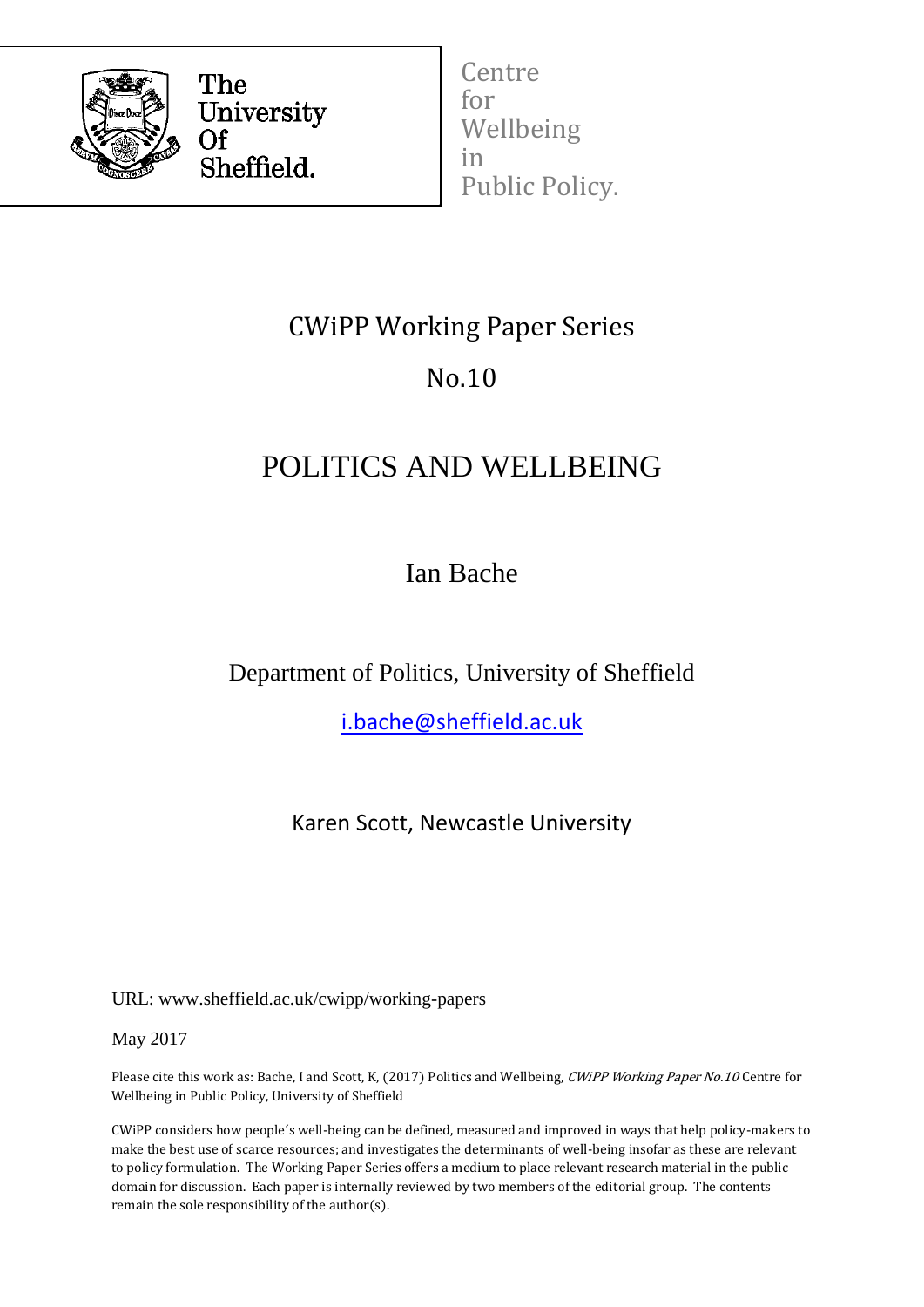#### **Abstract**

This paper sets out why perspectives from the politics discipline are important to the study of wellbeing and highlights the potential contribution of the discipline. It briefly charts the rise of wellbeing in politics and policy before outlining the nature and scale of current initiatives at both international and national levels. It then reflects on the terrain of the politics discipline, before illustrating the relevance of the discipline to understanding, defining and measuring wellbeing in contemporary politics.

*This paper is an early version of a chapter forthcoming in Bache, I. and Scott, K. (eds.) The Politics of Wellbeing: Theory, Policy and Practice, Palgrave Macmillan*

#### **Introduction**

**.** 

This paper sketches out the terrain for a new collection we are editing on *The Politics of Wellbeing: Theory, Policy and Practice.*. Why another book on wellbeing? In the past decade or so, numerous volumes have been published on this topic, signifying the dramatic rise of interest by academics, policymakers and civil society in the concept of wellbeing. Considering this wealth of literature one would think there was little new to say on the subject. Our book, however, addresses an important gap in wellbeing studies: it provides new perspectives from the discipline of politics. In this paper, we set out why we think this is important and highlight the potential contribution of the politics discipline.<sup>1</sup>

<sup>&</sup>lt;sup>1</sup> We are extremely grateful to Sarah Atkinson and Louise Reardon for their valuable comments on a draft of this paper.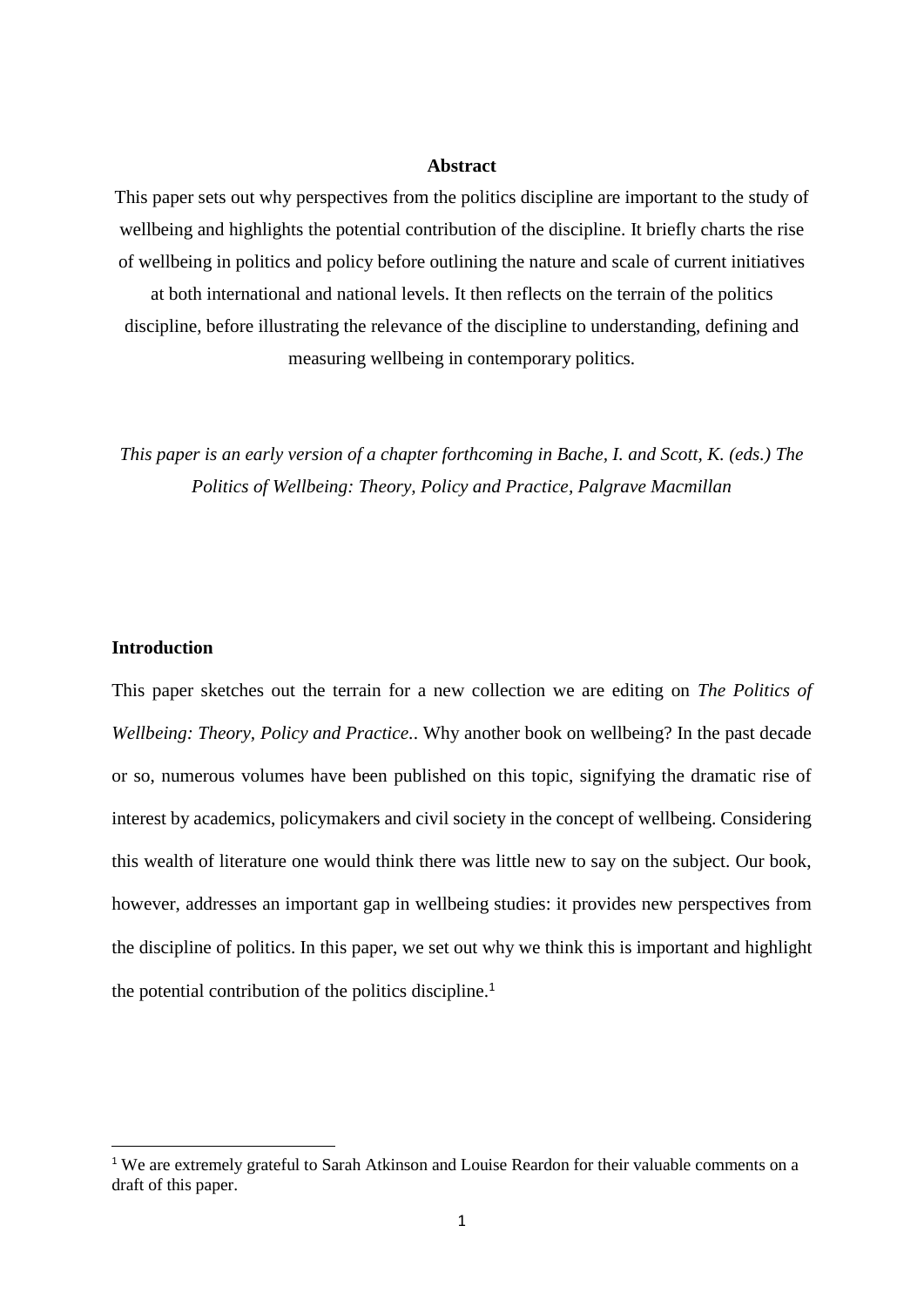Wellbeing<sup>2</sup> has become a focus for political debate and a goal of public policy in many countries in recent decades. This focus on wellbeing has intensified in the wake of the financial crisis as politicians and policy-makers have sought new narratives and new policy frames that challenge the dominance of GDP growth as an indicator of progress and a lodestar for policy. A number of academic disciplines, economics and psychology in particular, have been influential in both shaping and seeking to explain developments in wellbeing measurement, while the disciplines of sociology and geography have provided important critical perspectives, highlighting the differentiated understandings and lived experiences of wellbeing between and within nations. However, the politics discipline has been relatively silent on developments, whether on conceptualisations of wellbeing for public policy purposes, new measures of progress, or attempts to bring wellbeing into policy. This may be understandable to the extent that developments have only relatively recently moved from a focus on concept and measurement to the policy arena. However, their emergence is the outcome of a process that has been gestating for some time, and one that has 'transformative potential' in politics and policy (Kroll 2011, 1). The absence of contributions from scholars of politics has left important theoretical and empirical insights largely absent from debates: an issue that our book seeks to address. In short, the book will be the first collection in the field of wellbeing that places the concerns of the politics discipline centre stage.

As Crick (1982, p18) observed, 'Politics arises from accepting the fact of the simultaneous existence of different groups, hence different interests and different traditions' and is the process through which such differences might be articulated, contested and reconciled. Thus, politics is concerned with the processes through which power and resources

1

<sup>&</sup>lt;sup>2</sup> In some contexts this is more accurately described as happiness or quality of life. However, we employ wellbeing here as shorthand to describe a multidimensional phenomenon that incorporates ideas of happiness and quality of life. More nuanced discussions of these concepts and how they interrelate will be explored in the book and different authors may prefer different terms.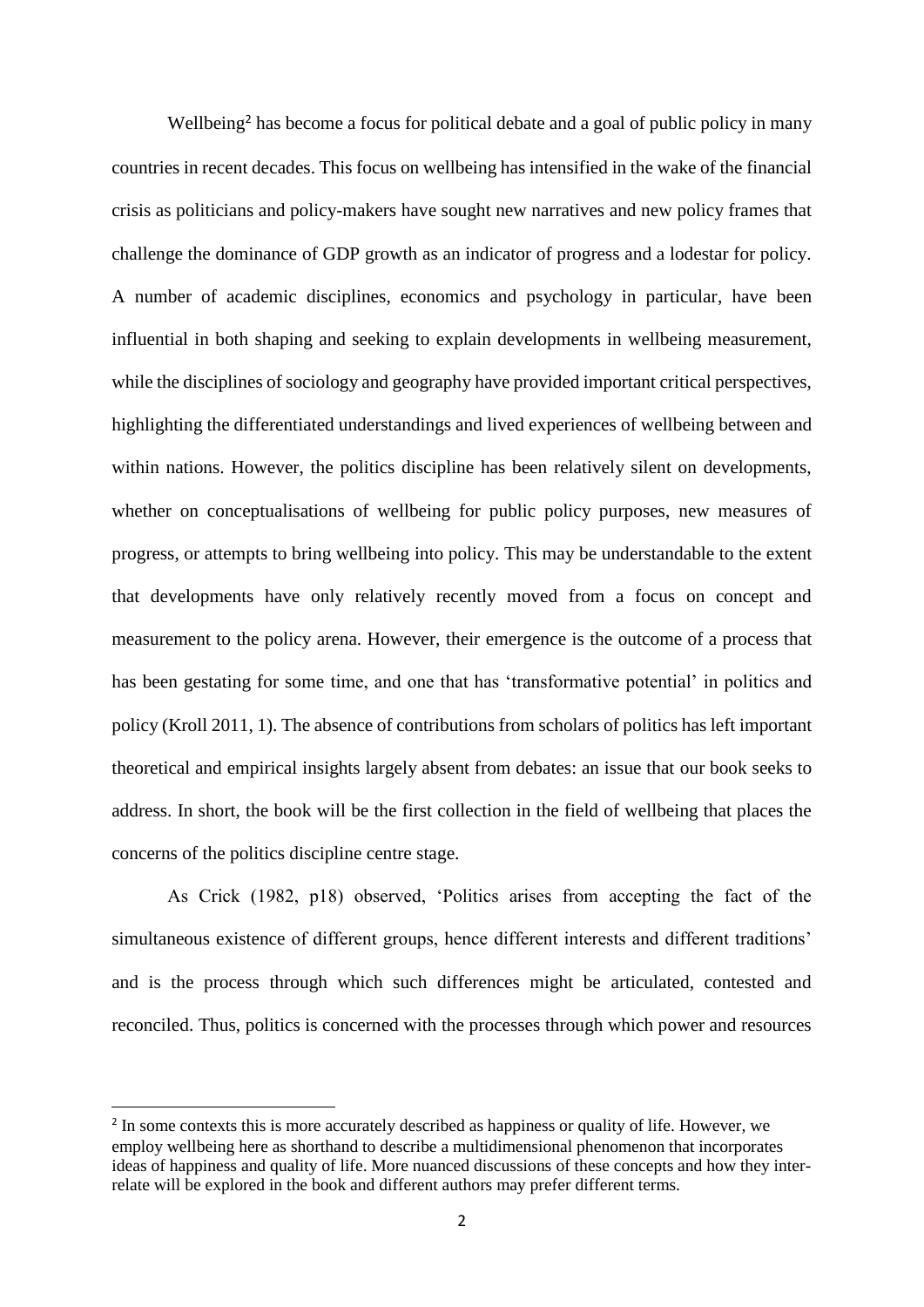are distributed: 'who gets what, when, how' (Lasswell, 1936 np). Central to understanding political processes is the interplay of the 3 'I's – ideas, interests and institutions. Ideas refer to basic values of different groups or individuals, the notion of interests identifies winners and losers from different options, and institutions are the fora through which the reconciliation of differences is sought (Weiss, 2001; Rosendorff, 2005).

According to Aristotle, oft-quoted in contemporary texts on wellbeing, political science is the 'ruling science' in furthering the good life, for it 'legislates what must be done and what avoided' and provides the legitimisation for all other knowledge (*Nicomachean Ethics, i2*). Such an attempt to impose a hierarchy of disciplines is inappropriate in a modern world that increasingly values interdisciplinary endeavours to understand complex issues. Moreover, the politics discipline draws on a range of other fields – economics, geography, history, law, philosophy, psychology and sociology among them – and has been described as 'an eclectic discipline' (Flinders 2013, p151). Yet it is clear to us that the relative dearth of commentary from politics scholars is detrimental to the study of wellbeing. The discipline can offer important perspectives on how the issue of wellbeing is framed according to different values, highlight who stands to win or lose from contrasting approaches and different policy options, and deepen understanding of the institutional processes through which decisions are taken. Such themes are at the intellectual core of this volume.

While the intellectual themes of the book are located primarily in the discipline of politics, it incorporates contributions from scholars in cognate disciplines whose concerns overlap and from those whose research and practice concerns specific policy developments. The book explores key themes and issues in a range of settings – international, national and subnational/substate. Through this combination of intellectual inquiry, empirically-grounded research, and investigation across different settings, our book aims to provide fresh insights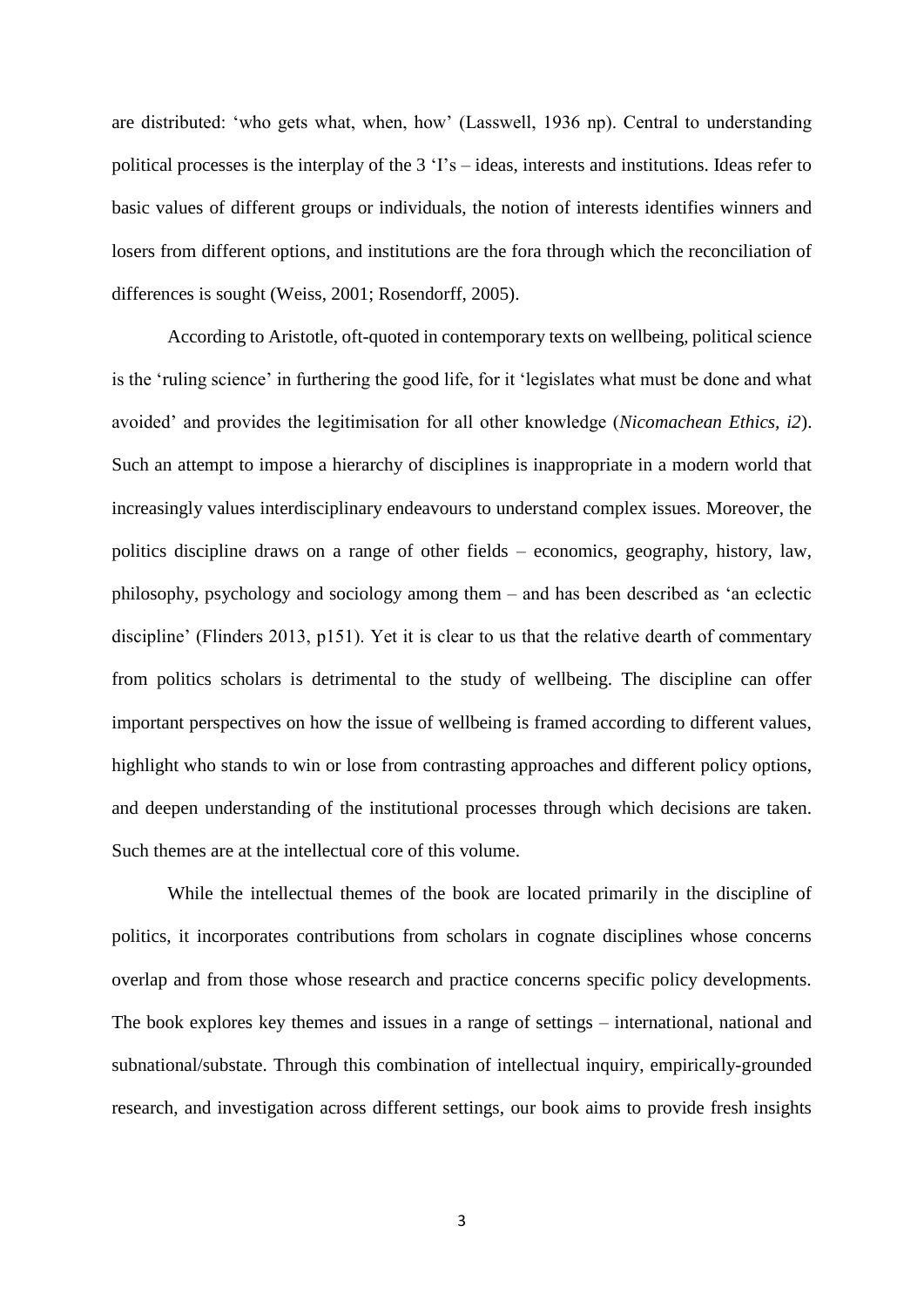and develop new lenses through which to understand the rise and significance of the wellbeing agenda.

In the next section of this paper we chart the rise of wellbeing in politics and policy before outlining the nature and scale of current initiatives at both international and national levels. Following that, we reflect further on the terrain of the politics discipline, before illustrating the relevance of the discipline to understanding, defining and measuring wellbeing in contemporary politics. We conclude by outlining the contributions to this volume.

#### **Wellbeing in politics and policy**

Debates on the 'good life' and the role of individuals, society and the state in promoting this date back at least as far as the ancient Greeks. Similarly, attempts at measuring wellbeing 'can be traced back as far as one likes' (Allin and Hand 2014, p3). The focus of our book is on contemporary political interest in wellbeing: the second of two such waves of interest since the Second World War (Bache and Reardon, 2013 and 2016; see also Scott, 2012). In the 1960s there was an intensified focus on the conceptualisation of objective quality of life conditions and the creation of instruments to measure them, giving rise to the so called 'social indicator movement.' This was driven by growing dissatisfaction with GDP as the dominant measure of progress as post war prosperity created conditions for materialism, and also inequality, to increase (Offer, 2000). These first-wave critiques of GDP, and the legitimisation they were given by senior politicians in the US and across Europe led to the development of new social surveys in a number of advanced industrial countries (see Bache and Reardon, 2016, p41). However, the impact of these developments on politics and policy was limited for several reasons, including the difficulties of marshalling a vast array of diverse statistics to inform coherent policy goals; a now well-recognised challenge of bringing evidence into policy. These initiatives lost momentum in the 1970s in the context of recession and changes in the dominant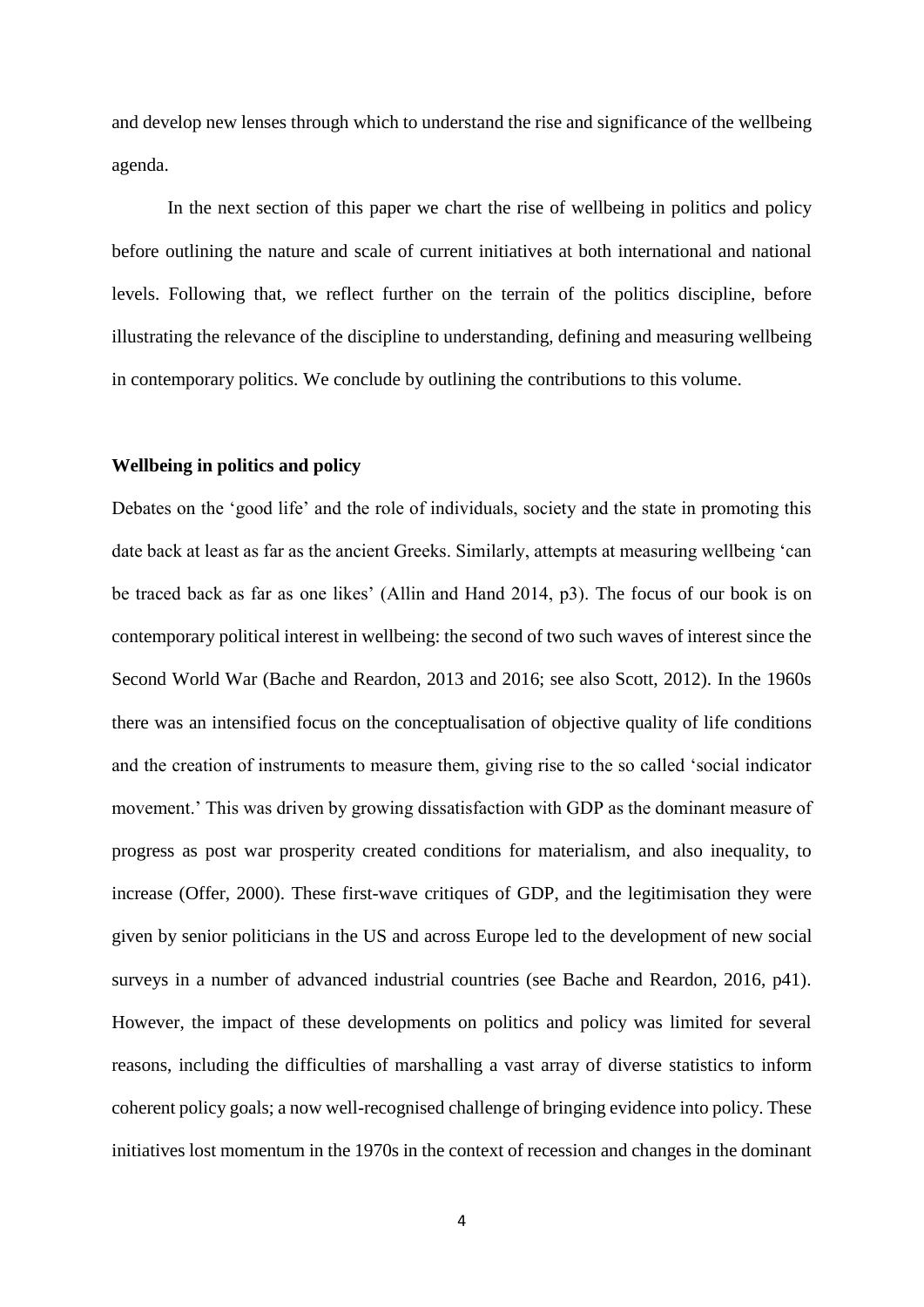political ideologies and associated social welfare discourses in key nations involved (e.g. US,  $U(K)$ .

The second and current wave of political interest emerged in the 1990s, driven by environmental challenges, increased understanding of the drivers of wellbeing and growing acceptance of the value of measuring subjective wellbeing<sup>3</sup> for public policy purposes (Bache and Reardon, 2016). In advanced liberal democracies, the idea that globalisation, hyperconsumerism and greater individual freedom are leading to social breakdown became popularized<sup>4</sup> , alongside a growing awareness of increasing social inequalities. Momentum gathered pace as the effects of the financial crisis gave rise to a new level of discontentment with neoliberal economics leading to protests in many countries and increasing concern about the impacts of economic inequalities and concentration of wealth (see for example Stiglitz, 2012 and Piketty, 2013). In this context, wellbeing emerged as a new paradigm of development alongside a range of other alternatives, including the more established notion of sustainable development, bringing with it a new industry of wellbeing measurement to challenge the dominance of GDP as an indicator of progress (Scott 2012, p4). Initiatives within international organisations such as the OECD, EU and UN, combined with the entrepreneurial activity of think tanks, academics and statisticians to accelerate the flow of ideas around wellbeing across and within national boundaries.

The Commission established by President Sarkozy of France on the *Measurement of Economic Performance and Social Progress* (CMEPSP) (2008-09) - which is variously referred to as the CMEPSP, Sarkozy Commission, Stiglitz Commission, Stiglitz-Sen Commission or Stiglitz-Sen-Fitoussi Commission - accelerated developments in a range of places. In the context of growing economic crisis, its brief was to:

**.** 

<sup>&</sup>lt;sup>3</sup> Subjective wellbeing refers to people's own assessment of their lives.

<sup>4</sup> Helped by popularised academic works like Robert Putnam's *Bowling Alone* (2000)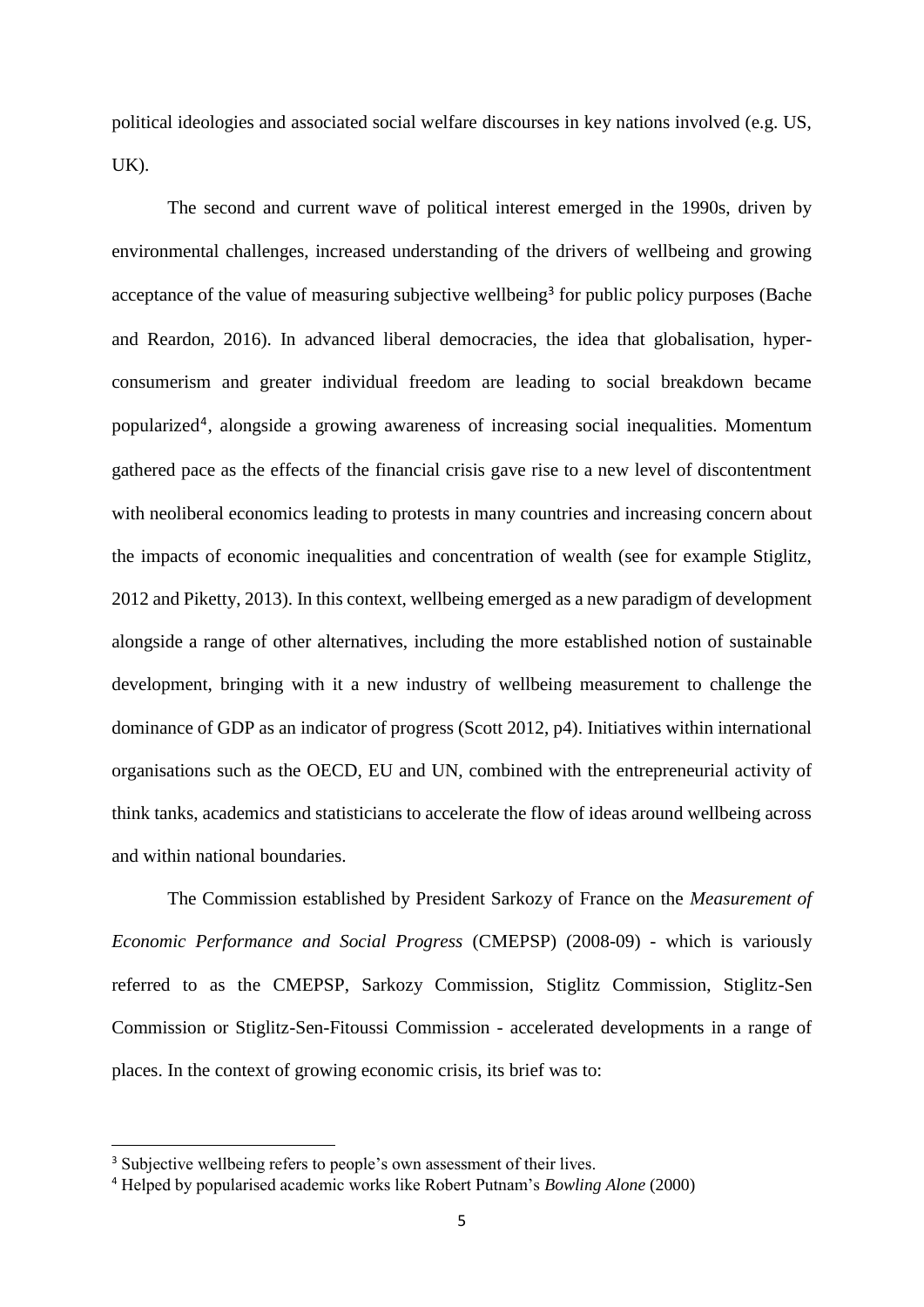*'…identify the limits of GDP as an indicator of economic performance and social progress, including the problems with its measurement; to consider what additional information might be required for the production of more relevant indicators of social progress, to assess the feasibility of alternative measurement tools, and to discuss how to present the statistical information in a more appropriate way'* 

(CMESP 2009, Executive Summary).'

 $\overline{a}$ 

This commission reported in 2009 and has since been an important reference for many national wellbeing initiatives.<sup>5</sup> The report identified eight components of wellbeing: material living standards; health; education; personal activities including work; political voice and governance; social connections and relationships; environment; security - economic and physical (CMEPSP 2009). It argued that 'All these dimensions shape people's well-being, and yet many of them are missed by conventional income measures' (CMEPSP 2009, p15). Of particular significance was the argument that subjective wellbeing indicators should be used alongside more established objective indicators in guiding policy

Predominantly, the second wave has manifested through the development of new frameworks for measuring wellbeing – at international, national and subnational/substate levels. At the international level, important developments include the EU's *GDP and Beyond* initiative, the OECD's *Better Life* global platform, and the UN's *Sustainable Development Goals*. National initiatives are particularly prevalent in EU and OECD countries (e.g., Australia, Canada, France, Germany, Mexico, New Zealand and the UK), but also beyond (e.g., Bhutan,

<sup>&</sup>lt;sup>5</sup> The report's authors state clearly that they were not trying to reach consensus on what quality of life means but to identify where 'credible measures' could be established and they also explicitly recognise that their 'attention is limited to areas where members of the commission had specific competencies' and where 'available indicators allow… assessment' (CMEPSP 2009, p143). For a discussion of national responses to the CMEPSP see Bache and Reardon 2016.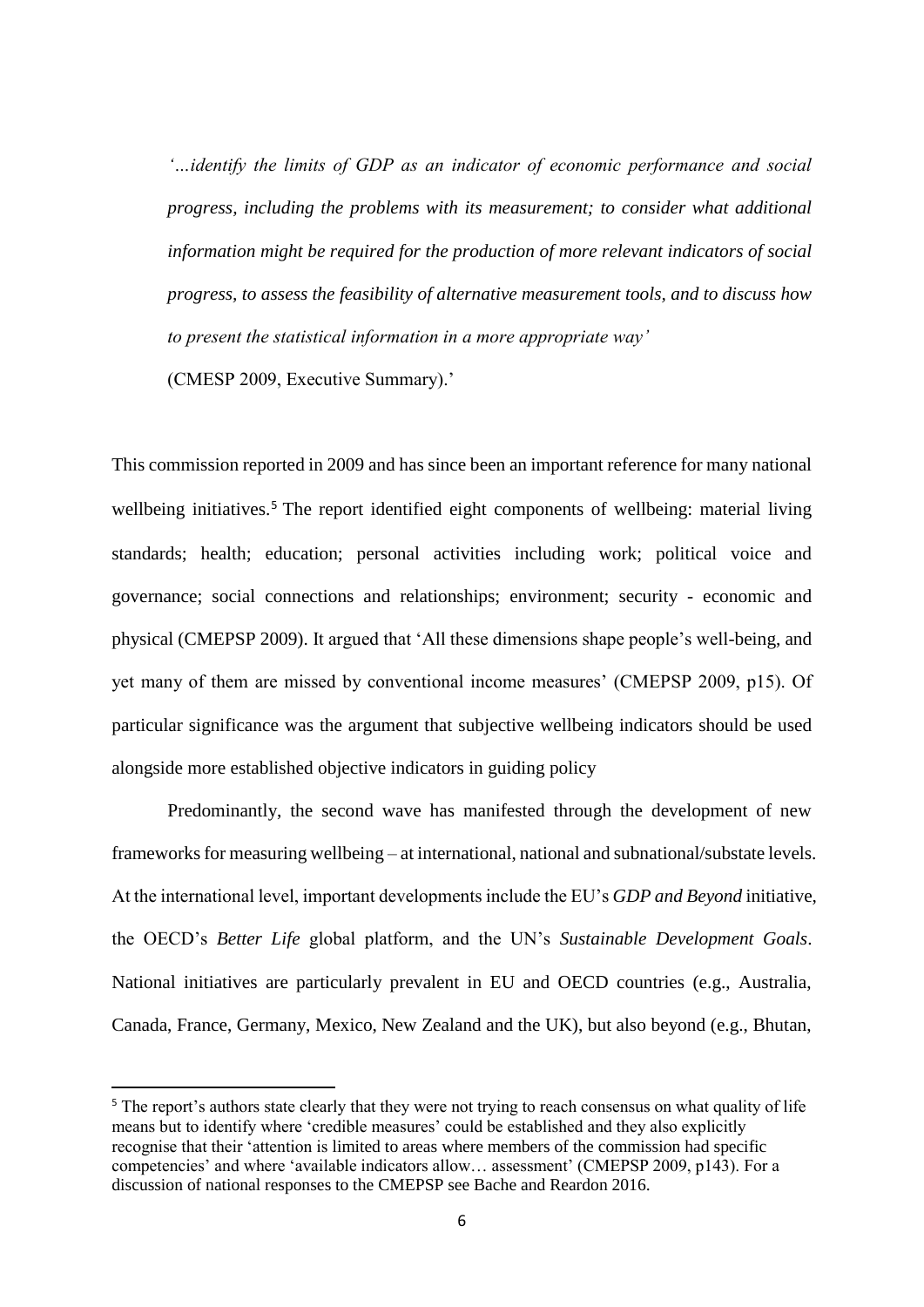Ecuador, Morocco and The Philippines). The many diverse initiatives across the world often reflect different cultural, intellectual and political drivers and traditions: a diversity that is reflected in the contributions to our book. Subnational/substate cases include Scotland and Wales in the UK, the US states of Santa Monica and Vermont and the Chinese province of Guangdong, but there are numerous others. Indeed, in 2014 it was estimated that the number of new measurement frameworks at various levels was in excess of 160 (Allin and Hand, 2014, p258). Accompanying the introduction of new measures have been various attempts to bring wellbeing into policy (for an overview of developments in measurement and policy see Bache and Reardon, 2016).

Yet while there is increasing agreement that GDP growth is not fit for the purpose of measuring societal progress, different actors emphasise different themes in seeking to challenge its dominance: some are most concerned with promoting happiness or mental wellbeing (Layard, 2005a), for others it is social justice issues (Wilkinson and Pickett, 2009) and for others it is to foreground concerns around environmental sustainability (Jackson, 2011) and so on. Indeed, the CMESP controversially argued that sustainability and wellbeing should be measured separately; an issue that is symptomatic of an ongoing struggle to ascertain whether the development of wellbeing indicators should be regarded as an integral part of, or even a precursor to, sustainability measurement or as a separate endeavour to avoid confusion (see Michalos, 2011; Scott, 2012).

In short, during the last decade in particular, many governments and other organisations have made a significant investment to conceptualise, study and measure wellbeing for public policy purposes. This is matched by the rising number of academic works on the subject and the endeavours of the public, voluntary and private sectors to use the concept to promote various messages, behaviours or products. As White (2015, p5) states 'the diversity, volume and velocity in references to wellbeing suggest a cultural tide that sweeps together a range of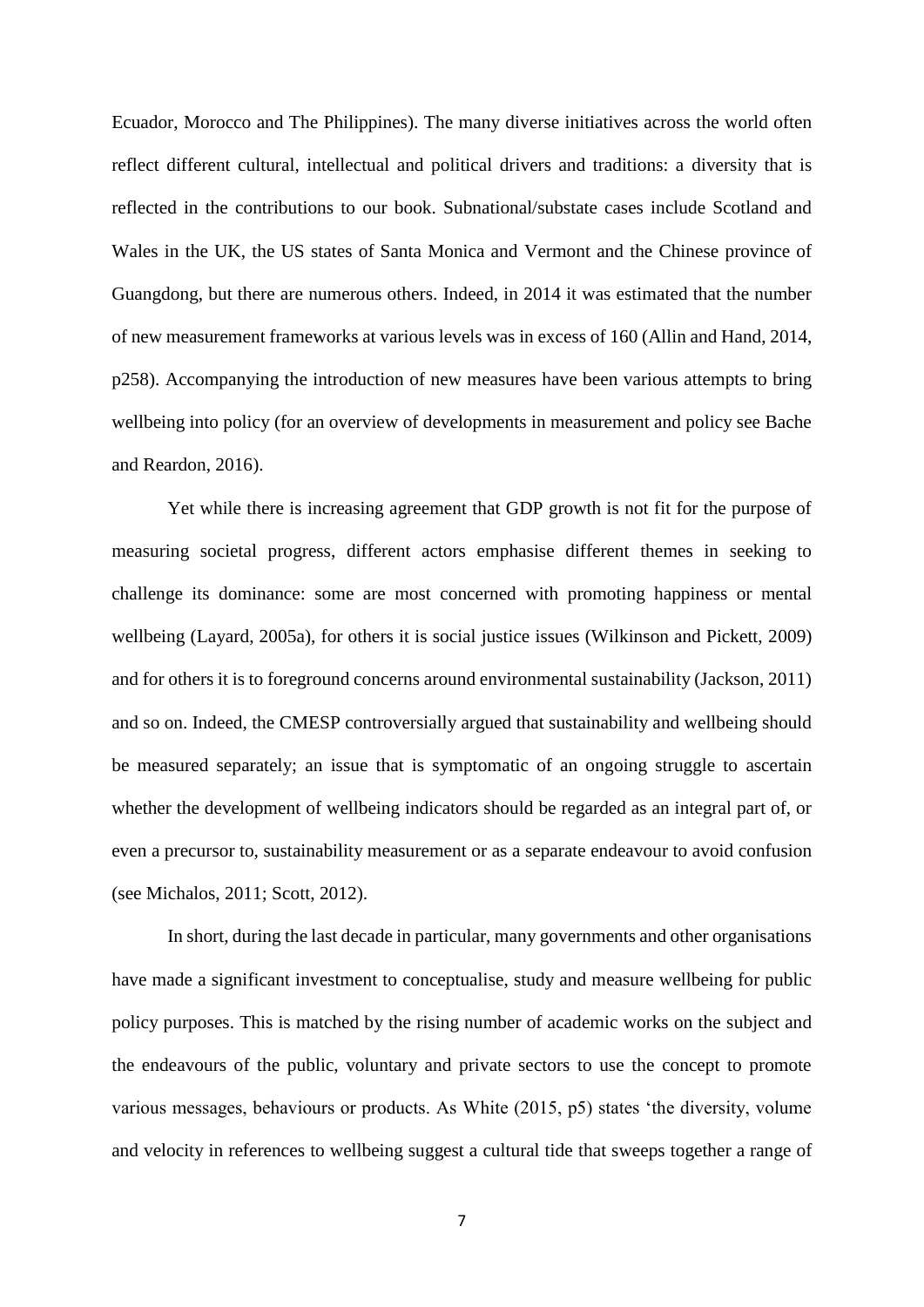different interests and agendas.' In terms of public policy, she categorises the complexity of the field into four main approaches to wellbeing: a macro approach to widen the scope of government beyond GDP as a marker of progress; a focus on personal behaviours; a focus on life satisfaction or subjective wellbeing to evaluate policy (which may include attribution of monetary value to aspects of wellbeing); and a fundamental challenge to current political economies. Necessarily then, these different 'faces' of wellbeing and their advocates are sometimes in tension and the field of wellbeing encompasses a wide range of perspectives. In this context, the idea of wellbeing is mobilised in different ways, by different groups, to support different purposes. As such, it is crucial to explore 'what and whose values are represented, which accounts dominate, what is their impact and on whom' (Scott 2012, p4). Such issues put the study of politics centre stage.

#### **The terrain of the politics discipline**

**.** 

While it is commonplace to refer to a single discipline of Politics, this masks an array of traditions and sub-fields<sup>6</sup> and contestation is at the heart of the discipline. So, while there might be broad agreement that the discipline focuses on 'how politics works', there are wide differences on what constitutes the terrain of politics. This includes the definition of 'the political' and whether that appertains to certain formal institutions and processes, or also to wider social structures and systems and to personal life, as feminist political theorists and others have argued. Similarly, while there is a common foregrounding of questions of power, this concept is understood and studied in very different ways: e.g., more or less observable 'faces' of power, 'power to' and/or 'power over', discursive power, power as an entity which is 'held', power as a relation between people, power as a complex and dynamic system and so on. Further,

<sup>&</sup>lt;sup>6</sup> Such a list would typically include comparative politics, governance and public policy (or public administration), international relations, (international) political economy and political theory.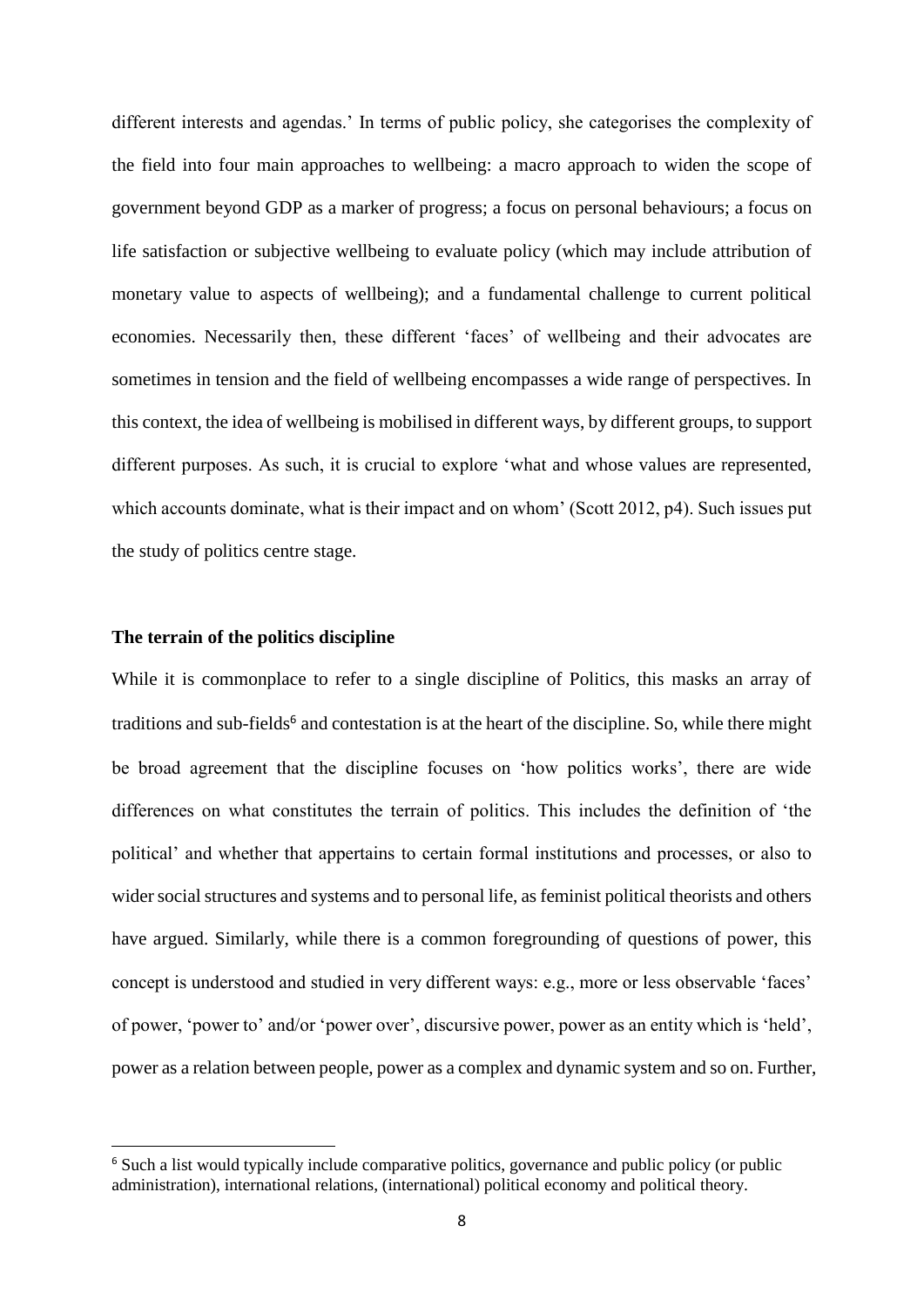there is a distinction between an empiricist focus on 'what is' and normative theorising on 'what should be'. Moreover, while some variants of political science might focus on understanding the operation of political systems primarily to help solve problems, more critical perspectives might approach those problems by deconstructing those very systems to challenge problems manifest in established ways of thinking and doing and raise questions about the boundaries of legitimate action.

A number of themes and contributions that are central to disciplinary debates in politics have clear relevance for current debates on wellbeing and raise important questions. These include:

- The political theory underpinnings of different approaches to wellbeing. How might these provide insights into the coherence and consistency of definitions of wellbeing and the related approaches to measurement and policy? And how, therefore, might such insights be of benefit to policy-makers and civil society in taking forward the agenda?
- *Power relations in wellbeing theory, policy and practice.* How might we understand the different capabilities of various actors to access and affect developments and thus recognise how and why some interests dominate while others are marginalised?
- *Dilemmas relating to legitimacy and accountability in defining, measuring and bringing wellbeing into public policy*. How might insights on this inform debates on the appropriate role of the state, society, market and individual?
- *The nature of governance, public policy and policy change.* How might analysis help identify the barriers to policy change, the most effective policy instruments, the most relevant and appropriate mechanisms, and the challenges of implementation? How might they inform debate around the most effective governance arrangements and the potential trade-offs between accountability and effectiveness? How might they help identify the most relevant and appropriate participants in governance arrangements?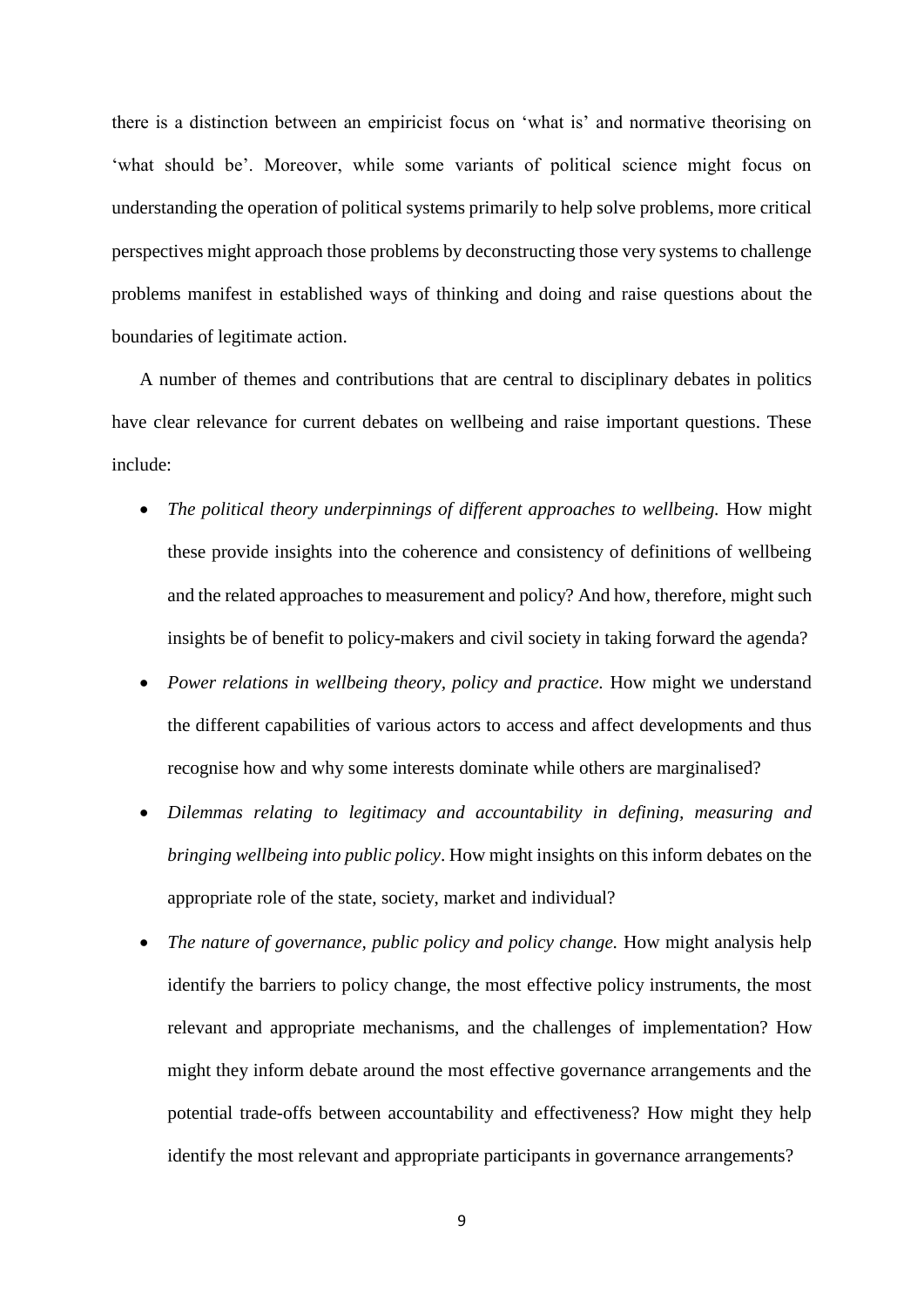- *Systemic variables that shape the prospects for wellbeing in different contexts.* How might we understand cultural and ideological differences in the way that wellbeing is conceived, measured and brought into policy in different settings?
- *The processes by which ideas and norms relating to wellbeing flow from one place to another.* Why are some states keen to advance this agenda while others are not? What are the dynamics of international organisations, processes or networks in which the agenda is being shaped and reshaped?
- *The different framings of wellbeing that may be used to support particular regimes, groups or narratives.* How might a study of these help understand the potential for wellbeing to bring about political change?
- *The relationship between wellbeing developments and current and alternative frameworks of political economy.* How might understanding this shed light on the extent to which the wellbeing agenda can be advanced within different political economy approaches and the prospects for shifts in approaches to accommodate wellbeing more effectively?

These different foci, and their associated different methodologies, indicate the rich and diverse potential contribution of the discipline to academic research and policy debates on wellbeing and also provide the context for the chapters of the book. We cannot do justice here to the many and varied theories, questions, approaches, and methodologies that comprise the discipline – or indeed in the book as a whole. Rather, in order to illustrate our general argument, in the remainder of this paper we illustrate how contributions from politics connect with contemporary debates on how wellbeing should be understood, defined and measured for public policy purposes: issues central to the field.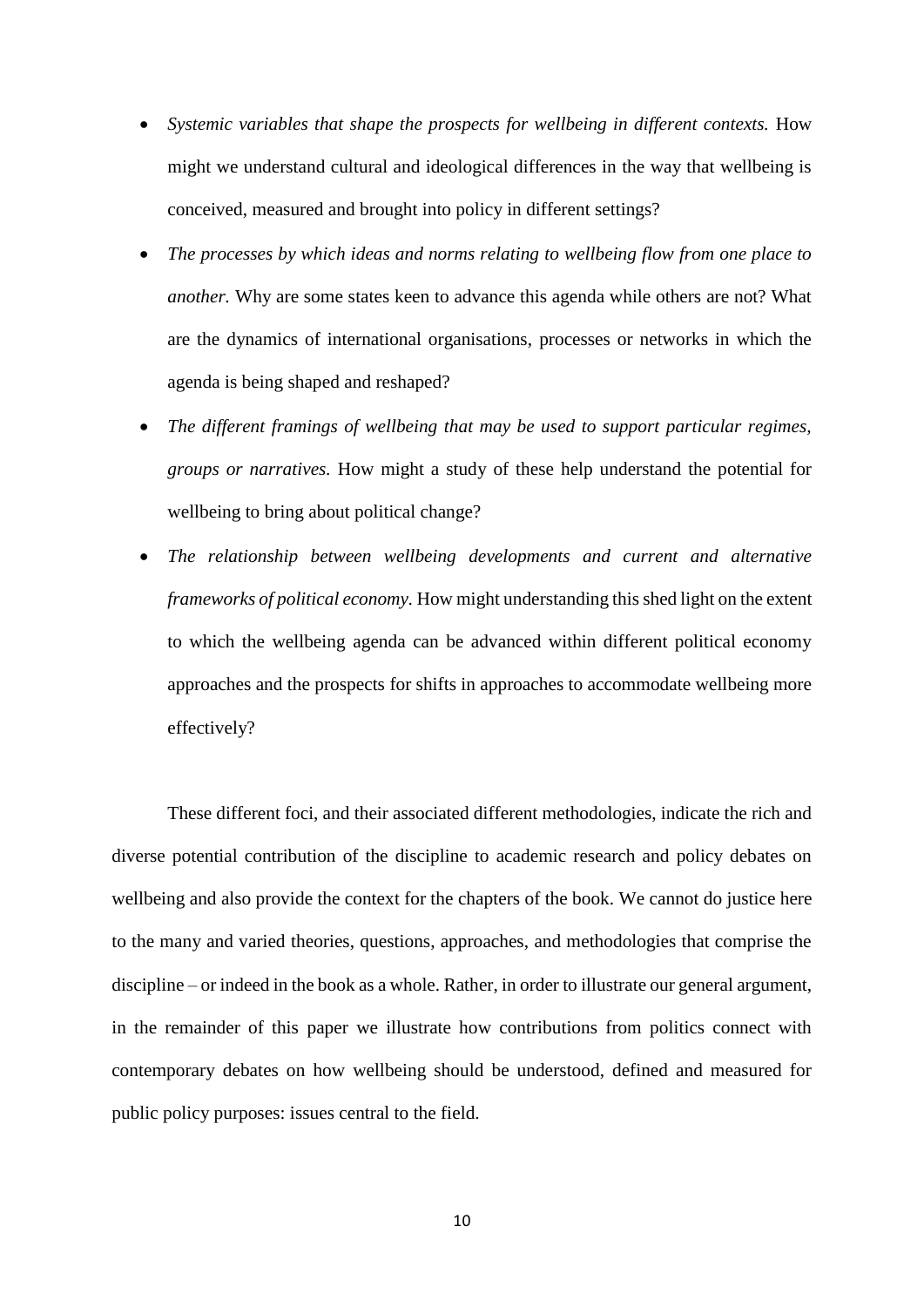#### **Political Theory and Wellbeing**

In contemporary debates on wellbeing in advanced western liberal societies, traditional western philosophy has unsurprisingly dominated. Ideas tend to be divided broadly into 'hedonic' and 'eudaimonic' accounts of the good life, which we discuss below. We then review briefly some critiques regarding the limitations of these ideas and offer some comments on how political theory can contribute further insights. While theoretical scholarship in general might draw attention to different conceptions of wellbeing, *political* theory specifically relates ideas about wellbeing (or the good life) to the nature and role of the state. Central to this is an examination of the relations between the state, society and the self. How does a theory of an individual good life, for instance, connect with political ideologies and state imaginaries, political structures and institutions, political processes and decisions?

Current discussions about wellbeing in public policy draw heavily on certain accounts of the good life that find their roots in ancient ethical theory, which focussed particularly on the relationship of virtue (*arête*) and happiness (*eudaimonia*) (Annas, 2002). For the ancients, *arête* did not hold quite the same meaning as contemporary ideas of virtue. It is often translated as 'excellence' and used to describe skills, good habits and the development of practical wisdom, although this does not preclude morality from being a central component. The term *eudaimonia* is strictly translated as 'blessed with a good spirit' but more commonly translated by classicists as 'happiness' or 'the good life' (for a discussion of the meanings of these terms see Rabbås *et al.,* 2015; Annas, 1998 and 1993). Across different classical schools of thought *eudaimonia* was seen as the highest good or ultimate goal in life, but theories of how to attain this differed: for Aristotelians, *eudaimonia* was enacted (partly) through the development of character and intellectual virtues, which were constitutive of living a good life; for Epicureans *eudaimonia* was achieved through cultivating skills and knowledge to pursue pleasure and avoid pain, and so these virtues were instrumental to a good life; for the Stoics, *eudaimonia*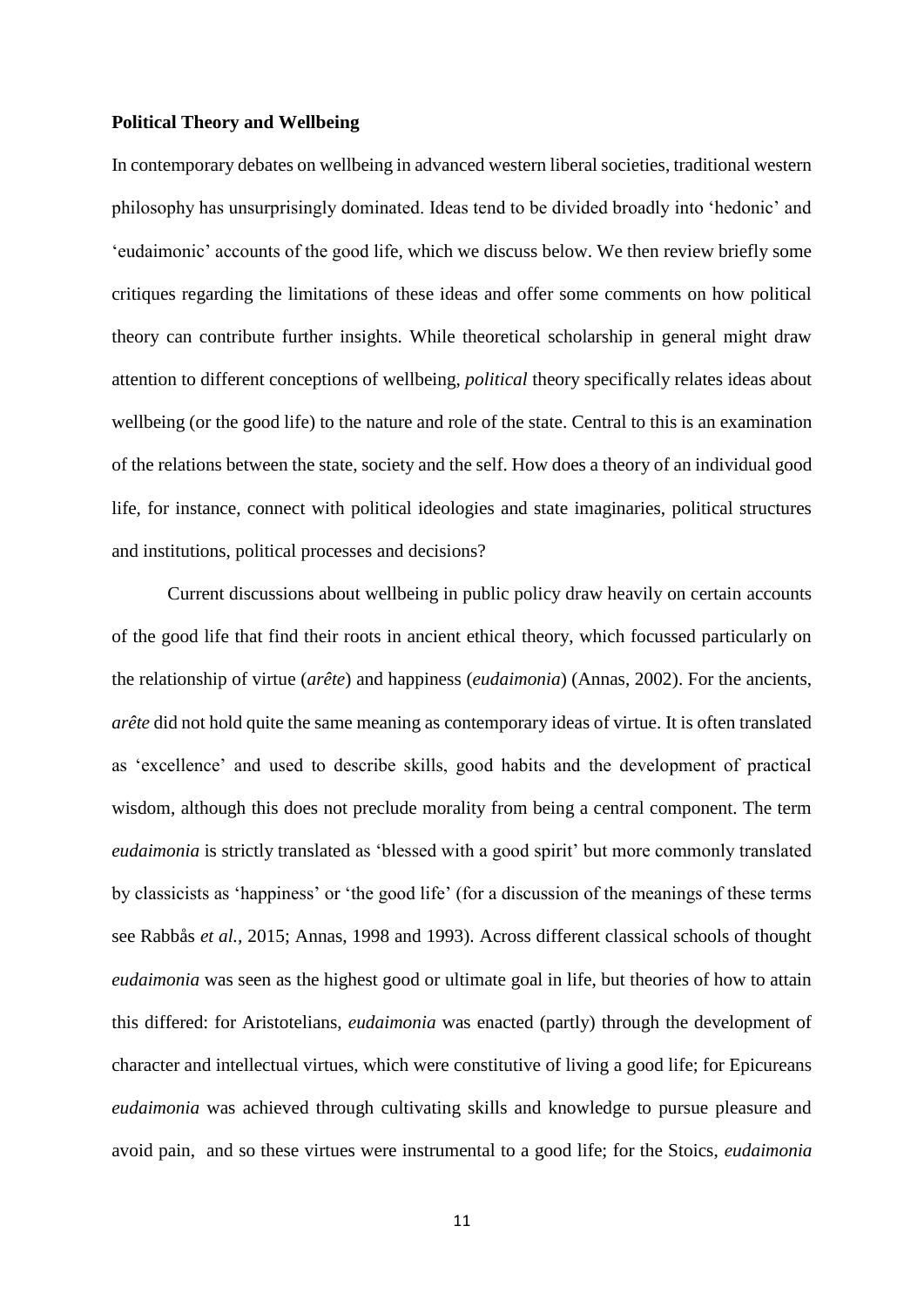was underpinned by the development of resilience to life's vicissitudes, and so vital was this virtue that it could be seen as being sufficient for happiness (Rabbås *et al.,* 2015; Annas, 2002 and 1998).

Aristotle's particular idea of how to achieve *eudaimonia* has been the one to define the term in contemporary discussions and is often linked to the idea of 'flourishing'. His writings in *Nicomachean Ethics* argue for a perfectionist conception of what constitutes *eudaimonia* that is, put simply, the fulfilment of a person's highest human potential through the cultivation of a number of virtues, which include: courage, justice, moderation, honesty, greatness of soul, hospitality, cultivation of knowledge and perceptiveness, proper judgement and practical wisdom (Nussbaum 1993, p245-6). These virtues would help ensure 'appropriate functioning' in each sphere of life (Ibid, p250). As mentioned above, this fully flourishing account of a human life as the highest good is described in contemporary wellbeing discussions as eudaimonism and set in contrast to hedonism.

Classical hedonistic accounts date back to Aristippus and later to Epicurus, who developed the Epicurean school of philosophy. These theories place emphasis on the maximisation of pleasure and the freedom from pain (*aponia*). These are not, as oft misunderstood, unbridled attempts to satiate bodily desires, but based on an ethical theory that pleasure is the highest good and the proper aim of human life. This is achieved through the cultivation of knowledge about what makes life pleasurable for each individual and the freedom to pursue activities accordingly.

Hedonism arguably had its fullest and most influential expression in the ideas of the  $18<sup>th</sup>$ Century English philosopher Jeremy Bentham (1996 (1823)):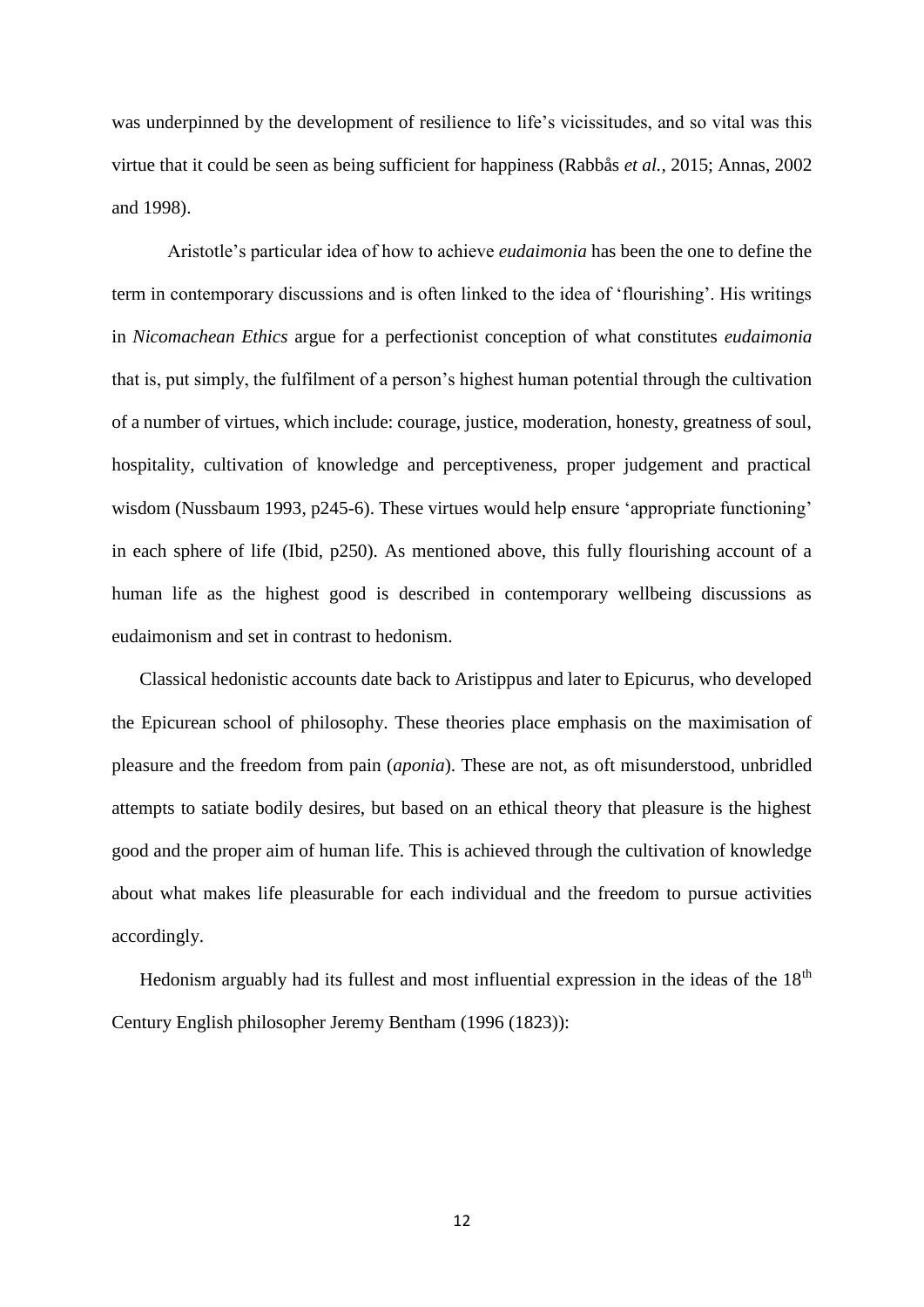*Nature has placed mankind under the governance of two sovereign masters, pain and pleasure. It is for them alone to point out what we ought to do, as well as to determine what we shall do*. (Bentham 1.1)

Bentham identified pleasure as the ultimate goal, and often synonymised this with 'happiness' (good feeling) or 'utility'. Central to his Utilitarian ideas was the belief that individuals are the experts of what makes them happy, and so they should be free to exercise their own preferences in order to maximise this. He believed that 'The business of government is to promote the happiness of the society, by punishing and rewarding' (VII, i) and the state could help wayward individuals to develop better habits (which reduced pain to themselves or others), but the state had no business instructing people what their pleasures should be. John Stuart Mill<sup>7</sup>, whose text 'On Liberty' is considered the founding document for liberalism, took Utilitarianism and, influenced by the Romantic period, extended it, 'giving richness of life and complexity of activity a place they do not have in Bentham, and giving pleasure and the absence of pain and of depression a role that Aristotle never sufficiently mapped out' (Nussbaum 2004, p62). He distinguished between two ideas of happiness: a feeling or state of pleasure (the Benthamite version) and a more complex one around notions of growth and development in which there was a role for learning from suffering. He is often accused of elitism, as he was keen to help the unschooled masses to appreciate higher pleasures: he wanted everyone to develop their full potential, although he believed in the freedom not to.

Utilitarianism and Liberalism underpinned  $18<sup>th</sup> / 19<sup>th</sup>$  century classical economics that was based on the notion that humans are rational, self-interested beings who will seek to maximise their own happiness given enough freedom and resources. Equalising opportunities to partake

**.** 

<sup>7</sup> Mill was Bentham's Goodson. For an introduction to Mill's key works see *Mill* (Eds. Mark Philp and Frederick Rosen) (2015)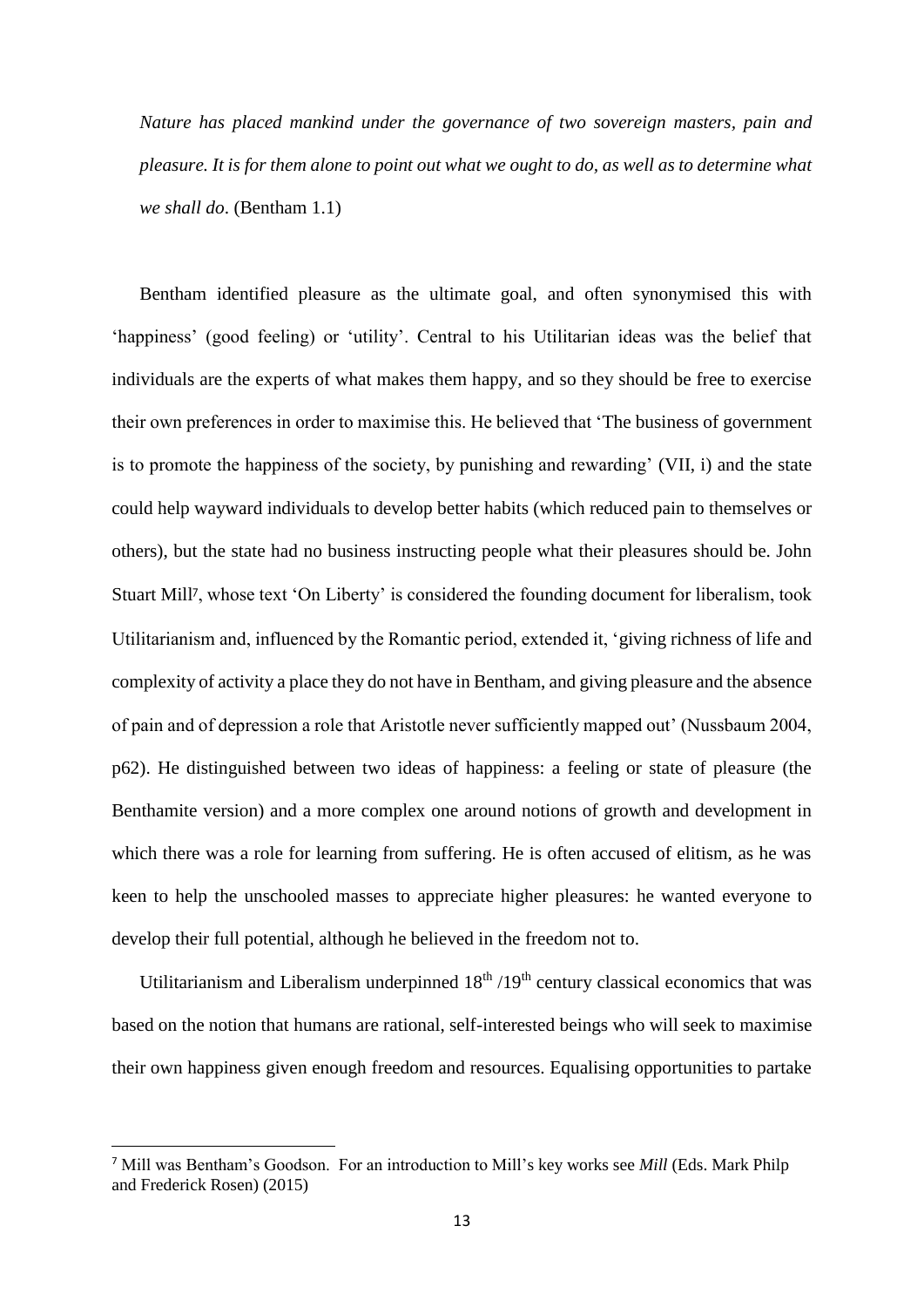in a free market would provide the best mechanism to allow people to maximise their income, using that to satisfy their preferences. This concept of *homo economicus* dominated ideas of welfare, putting a high emphasis on income and therefore national economic growth and later the measurement of GNP/GDP. This idea has been the touchstone of liberal economic theory for the last century (Dolan et al., 2006) whether underpinning the 'embedded liberalism' of Keynesianism between 1945 and 1975 or the 'revolution' of neoliberalism in the late 1970s and early 1980s (Harvey, 2005,: pp11/1). The hedonic tradition is reflected in current wellbeing debates, with high profile advocates such as the 'new Utilitarian' economist (and member of the UK House of Lords) Richard Layard (2005a, 147) suggesting that 'happiness should become the goal of policy'.

As the limitations and impacts of Utilitarianism and associated economic theories came under increasing scrutiny in the latter part of the  $20<sup>th</sup>$  Century (see Seaford, forthcoming), Aristotle's work received renewed attention. His perfectionist view of wellbeing resonates in the contemporary work of Amartya Sen and Martha Nussbaum, among others, whose 'capabilities approach' developed in the 1980s and 1990s sets out a theory of what is necessary to enable everyone to live a good life, should they so choose it (see Austin, forthcoming).

Capabilities theory was first proposed by Sen as a critique, on the one hand, of the traditional utilitarian approach to welfare economics and, on the other, in response to a Rawlsian theory of justice based on equitable distribution of goods (a bundle of rights and resources) important for wellbeing (Rawls, 1971). As Sen and others have pointed out, a Utilitarian focus on happiness (often measured as individual life satisfaction or subjective wellbeing) alone is problematic, because people have 'adaptive preferences', meaning their expectations of life are linked to their experience of life. Consequently, a poor person may be satisfied with less (Elster, 1983). Sen also argued that social justice frameworks such as Rawls' should be focussed on the freedoms people have to achieve quality of life, rather than on the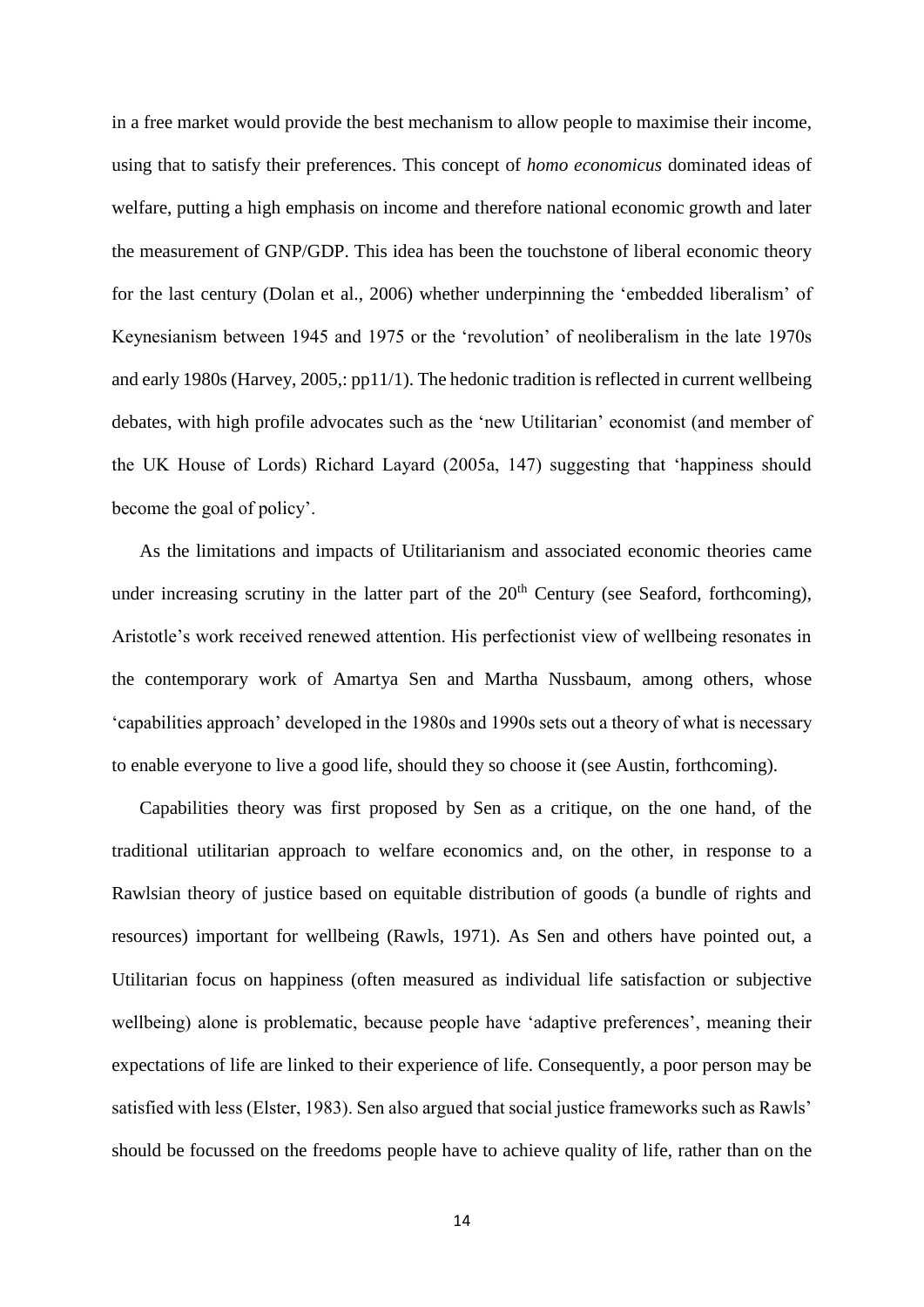technical possession of rights or resources (Sen 1980): he often gives the example of a disabled person needing more resources than an able bodied person to achieve the same quality of life and therefore equal distribution of resources may miss important social justice issues. Sen proposed instead that we should take account of the freedoms people have to 'lead the kind of life he or she has reason to value' (Sen 1999, p87). Through its focus on freedoms and opportunities the capabilities approach takes into account the different ways that individuals can be constrained in their choices by economic, social, political and cultural factors (Robyens, 2005). Sen's approach has influenced development policy and its related measurement frameworks in particular, not least the development of the Human Development Index, which combines measures of GDP, life expectancy and education to compare countries across the world (see Bache and Reardon 2016, pp56-7). Sen was also one of the key authors of the CMEPSP report (see above).

Although seen as the two distinct camps of wellbeing theory, eudaimonic and hedonistic beliefs on the good life are just two strands of philosophy deriving from earlier Socratic teachings that attempted to bring ancient philosophy away from a focus on the cosmos and down into the realms of politics, combining both a theoretical and practical philosophy of life. Less well cited in contemporary wellbeing literature are the other schools of thought such as stoicism, although this too has had an impact on contemporary debates. Founded by Zeno (333- 261 BC) and later developed by Epictetus, Stoicism (as developed by Epictetus) was to live dutifully in accordance with nature and to seek freedom by training oneself to control one's reactions to life rather than trying to control life (Irvine, 2009). Stoicism can be seen reflected in developments in psychology leading to the emergence of cognitive behavioural therapy (CBT), which has become such a feature of the debate and response on mental wellbeing in the UK (Evans, forthcoming). The positive psychology movement has been influential on initiatives aimed at educating citizens to improve their wellbeing through a series of personal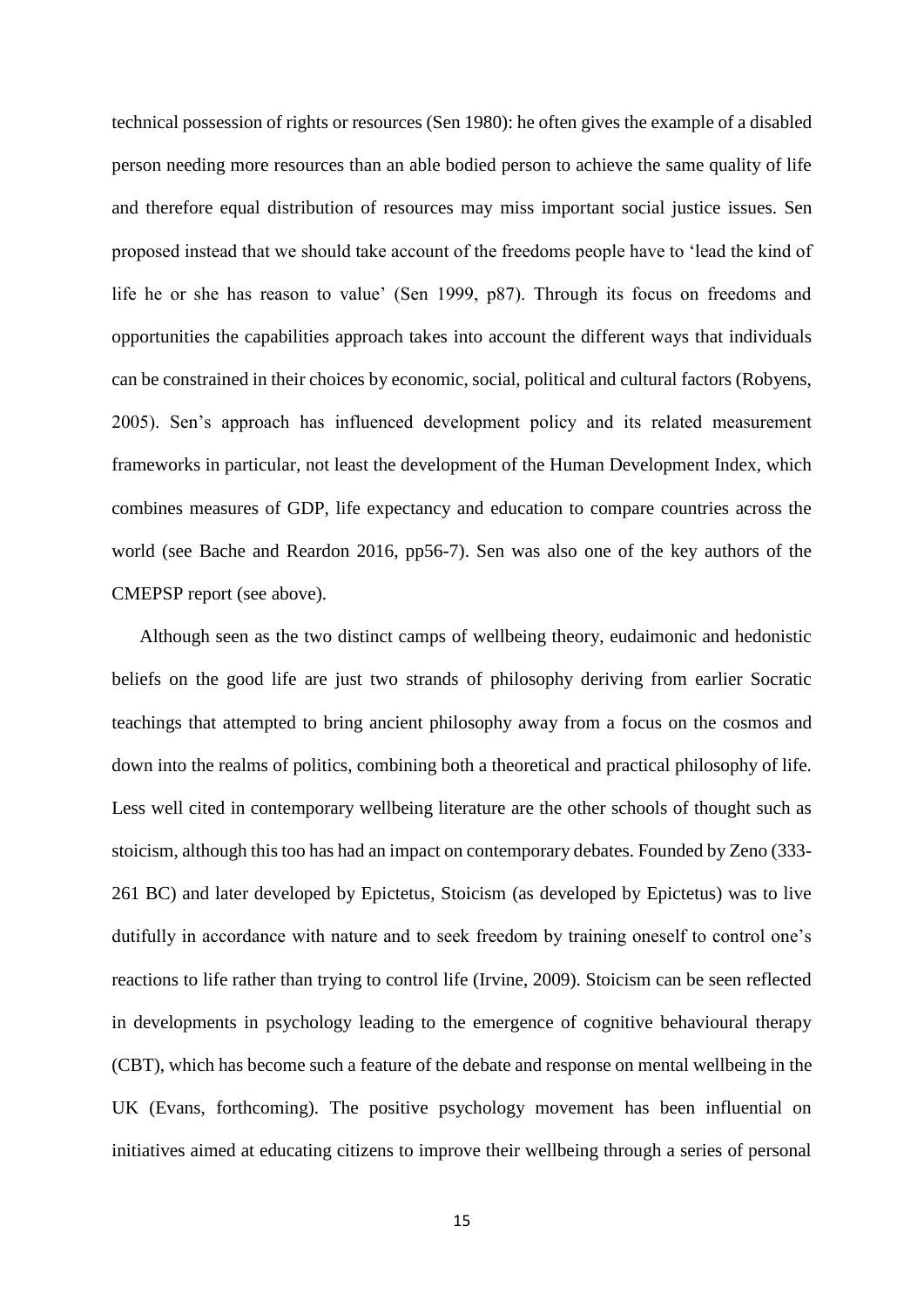behaviours and ways of thinking and the teaching of personal resilience skills in schools (see Ecclestone, forthcoming).

These philosophies echo in contemporary debates on wellbeing, particularly in relation to the conceptualisations of the good life, the appropriate role for government and on how far citizens should be responsible for their own wellbeing. The resurgence of interest in these ancient theories in late modernity may be symptomatic of a profound questioning in an increasingly precarious context of neoliberalism. However, these debates are in danger of missing two vital aspects central to a politics of wellbeing: firstly, and most obviously, a focus on the political implications of these conceptualisations of the good life and what the rise of different approaches to wellbeing in policy means to relations between the individual, society and state; and secondly, the inclusion of ideas from the many and diverse traditions of thought that may have something additional or alternative to offer, for example, from the Islamic 'golden age' or from feminist political thought.

On the first aspect, the explicit inclusion of contemporary political theorists can bring abstract theoretical explorations of wellbeing into dialogue with key concepts in politics, such as the state, power, liberty, and democracy. Wellbeing debates could benefit from considering contemporary political theory that, for example, investigates the effect of neoliberalism on everyday life (for instance see Brown, 2015). Without considering the relationship of wellbeing to the wider economic and political context, the use of abstract wellbeing theories in policy discussions, however well meaning, risk speaking past everyday experiences and struggles. Moreover, they do not provide guidance on how to effect political change to advance wellbeing

On the second aspect, there is an ongoing questioning of the 'canon' of western philosophy by feminist and postcolonial theorists (among others) that, as Stuurman (2000, p148) argues, is reflective of an 'ongoing debate about the broader question of the history, identity, and political future of that elusive, pseudo-geographical concept we are in the habit of calling "the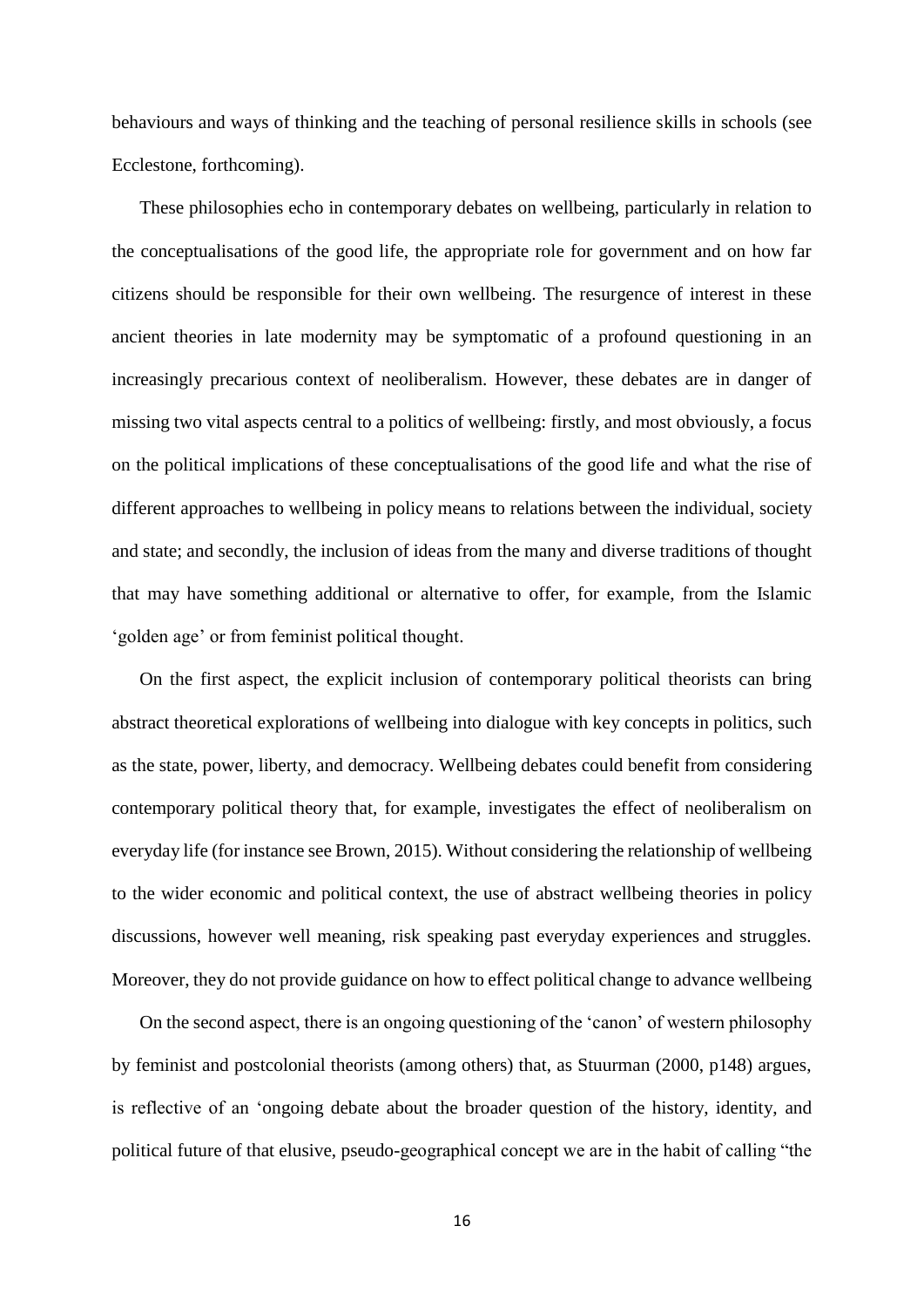West." In an increasingly globalised world where political, cultural and social norms are shifting rapidly, it is right to ask if these long-standing philosophical traditions offer the inclusivity and methodological robustness to understand increasingly complex and diverse politics of wellbeing. Aristotle is often cited as the first philosopher who theorised extensively on the 'good life' in relation to political systems and advocated an involved citizenry. However, his functionalist account - that each person has a natural role in life and must fulfil that to the best of their ability in order to flourish - worked very well for the citizenry, namely the male political elite, but not so well for women, slaves and immigrants who were politically disenfranchised. This has led some political theorists to question whether this philosophy of wellbeing can sustain the inclusion of marginalised groups, or if it is inherently connected to discriminatory ways of seeing the world (for example see Okin, 1979) and as such should be viewed as a theory of how to maintain the political status quo. Ahmed critiques the contemporary focus on happiness in the West for not recognising the ways in which the goal of happiness has perpetuated social norms that disadvantage women, gay and black people (Ahmed, 2010). This challenge is rarely tackled in detail in contemporary policy documents on wellbeing (at least in most EU/OECD countries), which often do not engage with power relations and which tend to promote wellbeing as an unproblematic gender and culture neutral idea.<sup>8</sup>

In addition to the above concerns, some argue that contemporary discourses of wellbeing promote a reductionist view of wellbeing and focus attention away from the social and political basis of wellbeing onto an individual model where people are responsible for their own wellbeing (Edwards and Imrie, 2008; Scott, 2015). For example, in their critique of the new agendas of wellbeing in the context of disability in the UK, Edwards and Imrie argue for

**.** 

<sup>&</sup>lt;sup>8</sup> However, countries such as Ecuador and New Zealand have made attempts, prompted by the political demands and protests of indigenous people, to reflect plurinationalism and biculturalism respectively in their accounts of national wellbeing.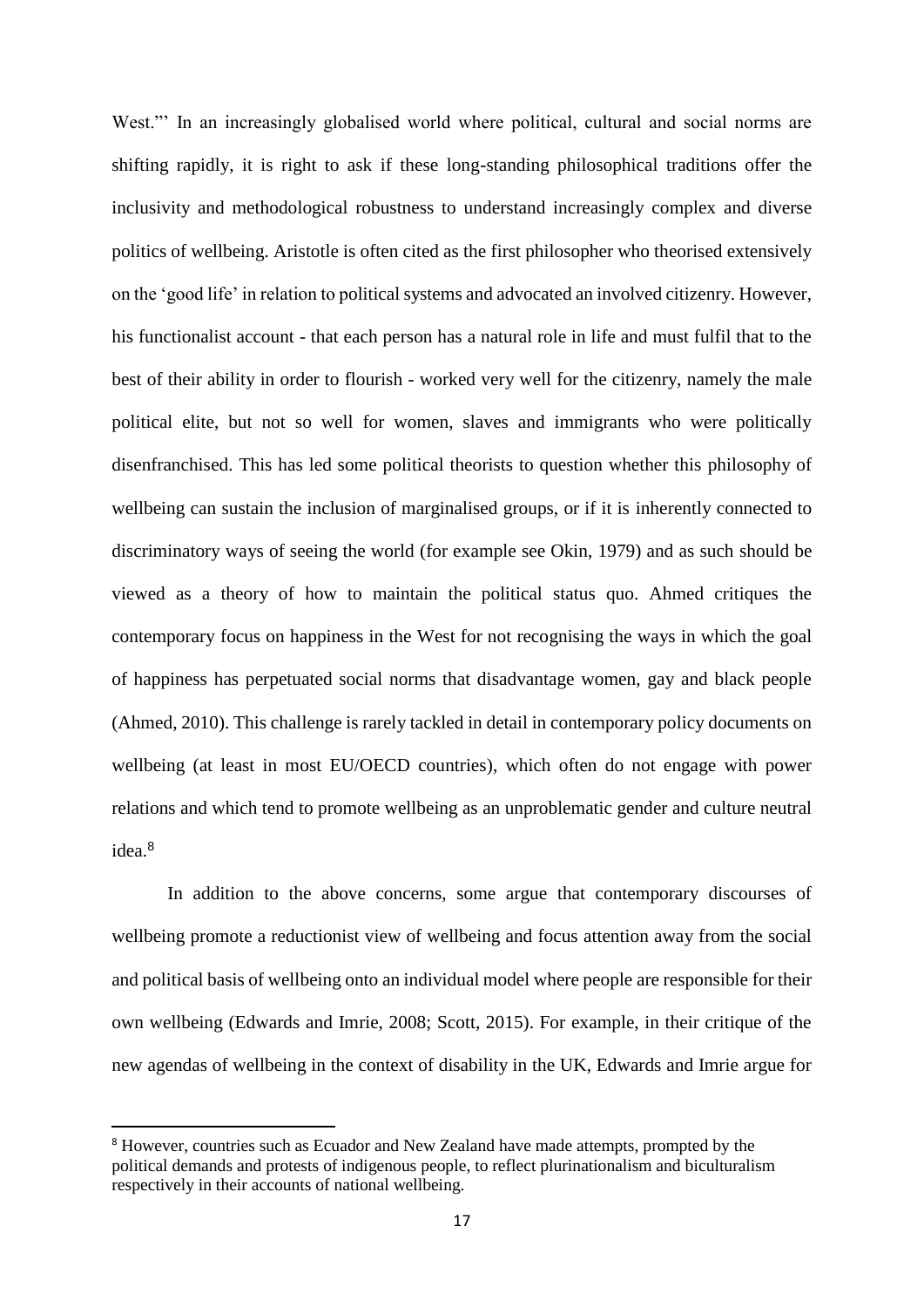a wellbeing agenda that does not 'propagate the idealist ways in which we see the world but, rather, addresses the way that it is' (2008, p339). They give an example of why this is important, suggesting that by promoting a self-actualization view of wellbeing these discourses signal a 'retrograde step' from the concerted attempts of disability rights lobby groups that have tried to 'shift interpretations of disability from individualised, biological, conceptions based on internal limitations, to ones situated in the socio-structural relations of an ablist society' (2008, p338). They are among a number of critics who claim that in current wellbeing measurement discourses and practice 'far too little attention has been devoted to theorizing about how socio-political conditions determine quality of life' (Flavin et al., 2011, p265).

Thus, individual versus social or collective notions of wellbeing in current debates can be located within long-established and contemporary political debates. They are shaped by metatheoretical dispositions that not only direct attention to the issue of who has responsibility for wellbeing, but also 'what matters' for wellbeing (individual or social) and – the topic of our next section - how this should be measured.

#### **Measuring 'what matters'?**

How wellbeing is understood in different traditions of political theory necessarily shapes approaches to measurement. To illustrate, a simple distinction between wellbeing as happiness (hedonic tradition) and wellbeing as flourishing (eudaimonic tradition) leads to the search for different indicators. In current developments, those in the hedonic tradition tend towards emphasising subjective wellbeing indicators focusing on individuals' perception of their levels of happiness, anxiety, or life satisfaction (e.g., O'Donnell et al., 2014; Layard, 2005). By contrast, those in the eudaimonic tradition tend towards a broader range of both objective and subjective indicators (e.g. Anand et al., 2009). Beyond this stylised distinction are more nuanced critiques of current approaches to measurement.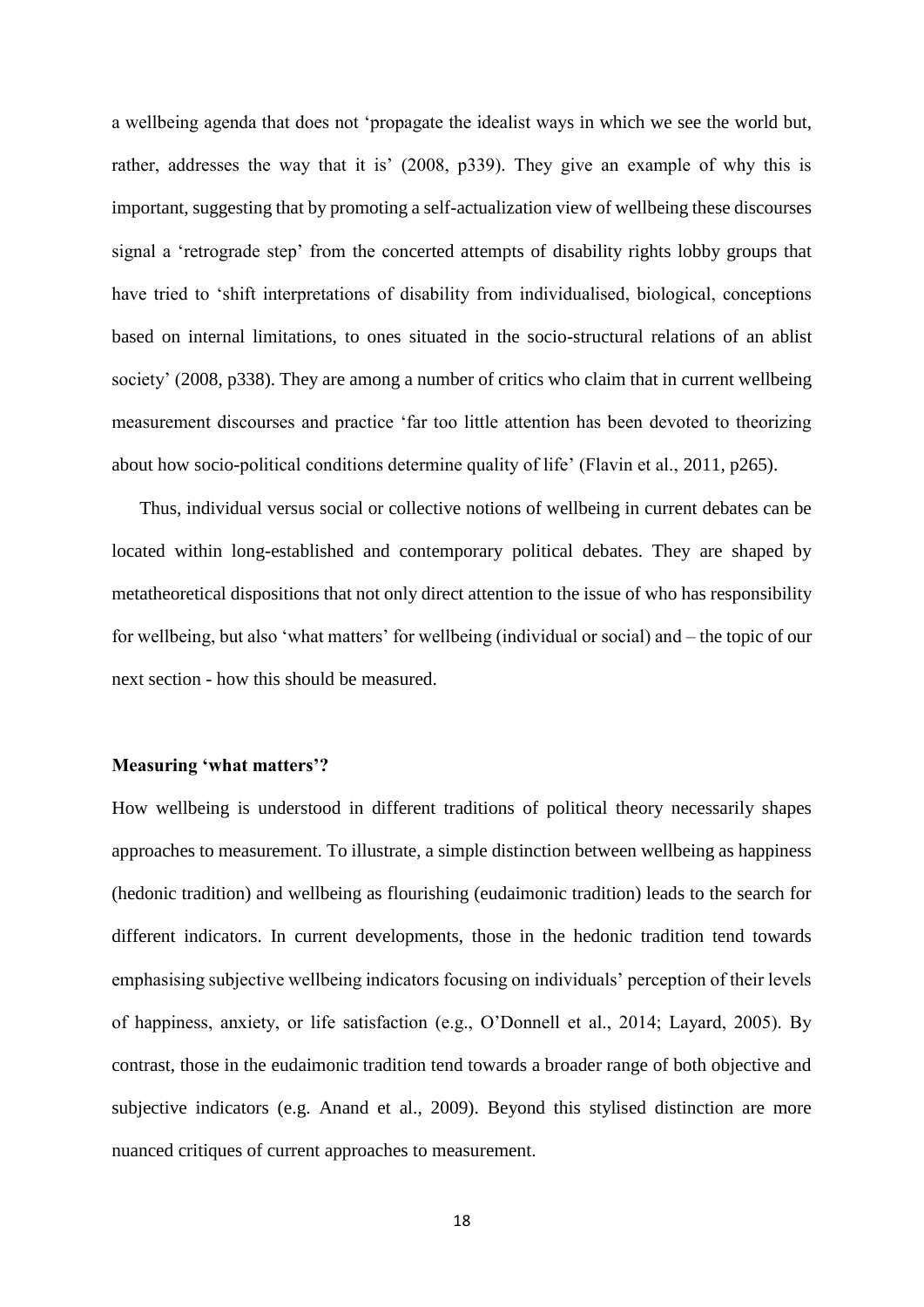A growing body of work critiquing contemporary wellbeing measurement highlights the tensions between different ontological and epistemological assumptions about wellbeing in different academic and policy research communities. For example, while the authors of the CMEPSP (2009) report outlined a set of domains of wellbeing that must be fulfilled for human flourishing, critical perspectives on this approach to wellbeing, which Atkinson (2012) calls the 'components approach', argue for more awareness of the context-based, relational and dynamic nature of wellbeing (for example Atkinson, 2012; Scott, 2012; White, 2015). Therefore, many critics resist these fixed views of wellbeing as applied to atomistic individuals because they fall short of understanding the detailed everyday relations in which wellbeing is negotiated by people in relations with each other. Scott (2012) critiques the dominance of certain types of evidence (experimental and quantitative studies where randomised controlled trials are seen as the 'gold standard') in the generation of wellbeing data and calls for deeper thinking at policy level for how in-depth qualitative, participatory and context-dependent research on wellbeing can also be included to inform policy. In addition, the UK wellbeing agenda, for example, has been critiqued for its focus on individual responsibility for, rather than structural determinants of, wellbeing relative to other EU countries (Tomlinson and Kelly, 2012) and the way that individual wellbeing is used instrumentally to promote other policy agendas (Scott 2013). Much of this critique points to ideas of participatory democracy and the public policy challenge of incorporating many ideas about wellbeing, from different groups, in different contexts, to inform one set of national measures.

In addition to the critiques on the conceptualisation and construction of measures there are also considerable difficulties for statisticians and policy makers who want to promote wellbeing within government and who argue for the legitimacy of wellbeing measures to be used in policy discussions or policy evaluations. Many debates remain over the technicalities of measuring wellbeing relating to: using objective or subjective indicators; the reliability and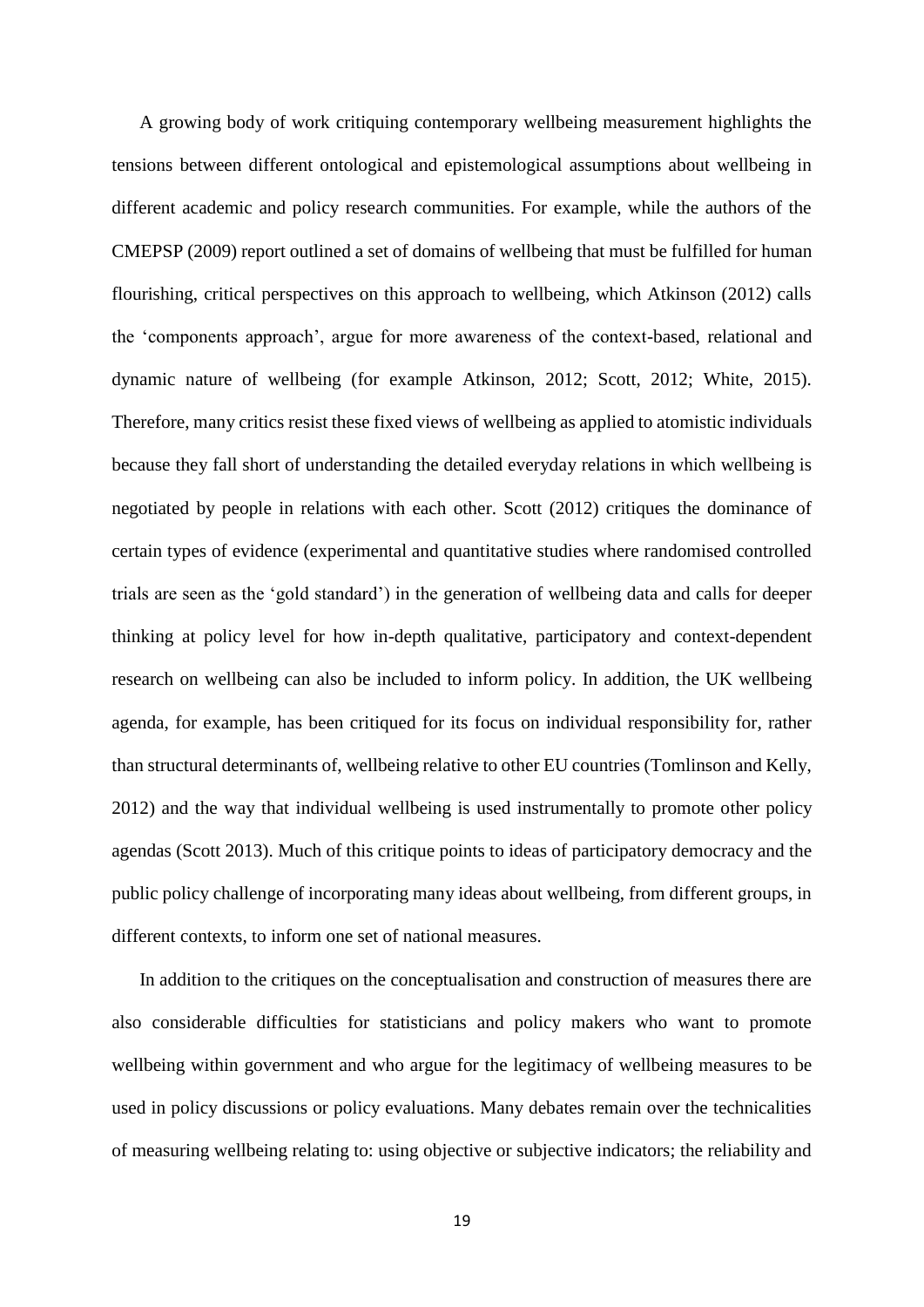validity of data;; creating multidimensional frameworks or a single indicator; how much weight should be given to the different domains of wellbeing. As well as the bigger philosophical debates, these technical debates have political and policy implications, particularly regarding the legitimacy and validity of using measures. The decision by governments to give attention to indicators creates a set of 'evidence'; but how this evidence is legitimised and taken up in policy is complex. This is a well-researched area as is the difficulty of finding a clear impact of different forms of evidence on policy (see for example Weiss 1999). Ethnographic studies of policymaking create a picture of the complex and contingent nature of the evidence/policy interface (Wilkinson, 2012; Stevens, 2011; Rhodes, 2011). Wilkinson's (2012) study of UK government, for example, describes the way that information flows connect with policy as 'organised chaos'. Stevens (2007) argues for an 'ecological model' to understand the use of evidence in policy, and in his view it is not the survival of the fittest piece of evidence but the fittest carrier of that evidence which counts, arguing that powerful groups both 'trawl' for and 'farm' evidence. Such work by political scientists can contribute to understanding how wellbeing evidence can influence policy through theoretically-informed approaches of the practical policy-making.

The drive in policy interest to 'measure what matters' - and to legitimise this activity has meant that several governments have carried out consultation with the public about what matters to them<sup>9</sup>. This is viewed as a crucial part of the process, acknowledging that statistical indicators are not neutral either in the way they are constructed or how they are used and so stakeholder consultation offers the potential for political legitimacy, either national or locally.

1

<sup>&</sup>lt;sup>9</sup> For example, on the UK see:

[http://webarchive.nationalarchives.gov.uk/20160105160709/http://www.ons.gov.uk/ons/about](http://webarchive.nationalarchives.gov.uk/20160105160709/http:/www.ons.gov.uk/ons/about-ons/get-involved/consultations/archived-consultations/2012/measuring-national-well-being-domains/consultation-on-proposed-domains-and-measures-of-national-well-being--responses-received.pdf)[ons/get-involved/consultations/archived-consultations/2012/measuring-national-well-being](http://webarchive.nationalarchives.gov.uk/20160105160709/http:/www.ons.gov.uk/ons/about-ons/get-involved/consultations/archived-consultations/2012/measuring-national-well-being-domains/consultation-on-proposed-domains-and-measures-of-national-well-being--responses-received.pdf)[domains/consultation-on-proposed-domains-and-measures-of-national-well-being--responses](http://webarchive.nationalarchives.gov.uk/20160105160709/http:/www.ons.gov.uk/ons/about-ons/get-involved/consultations/archived-consultations/2012/measuring-national-well-being-domains/consultation-on-proposed-domains-and-measures-of-national-well-being--responses-received.pdf)[received.pdf](http://webarchive.nationalarchives.gov.uk/20160105160709/http:/www.ons.gov.uk/ons/about-ons/get-involved/consultations/archived-consultations/2012/measuring-national-well-being-domains/consultation-on-proposed-domains-and-measures-of-national-well-being--responses-received.pdf) . On Canada, see: <https://uwaterloo.ca/canadian-index-wellbeing/>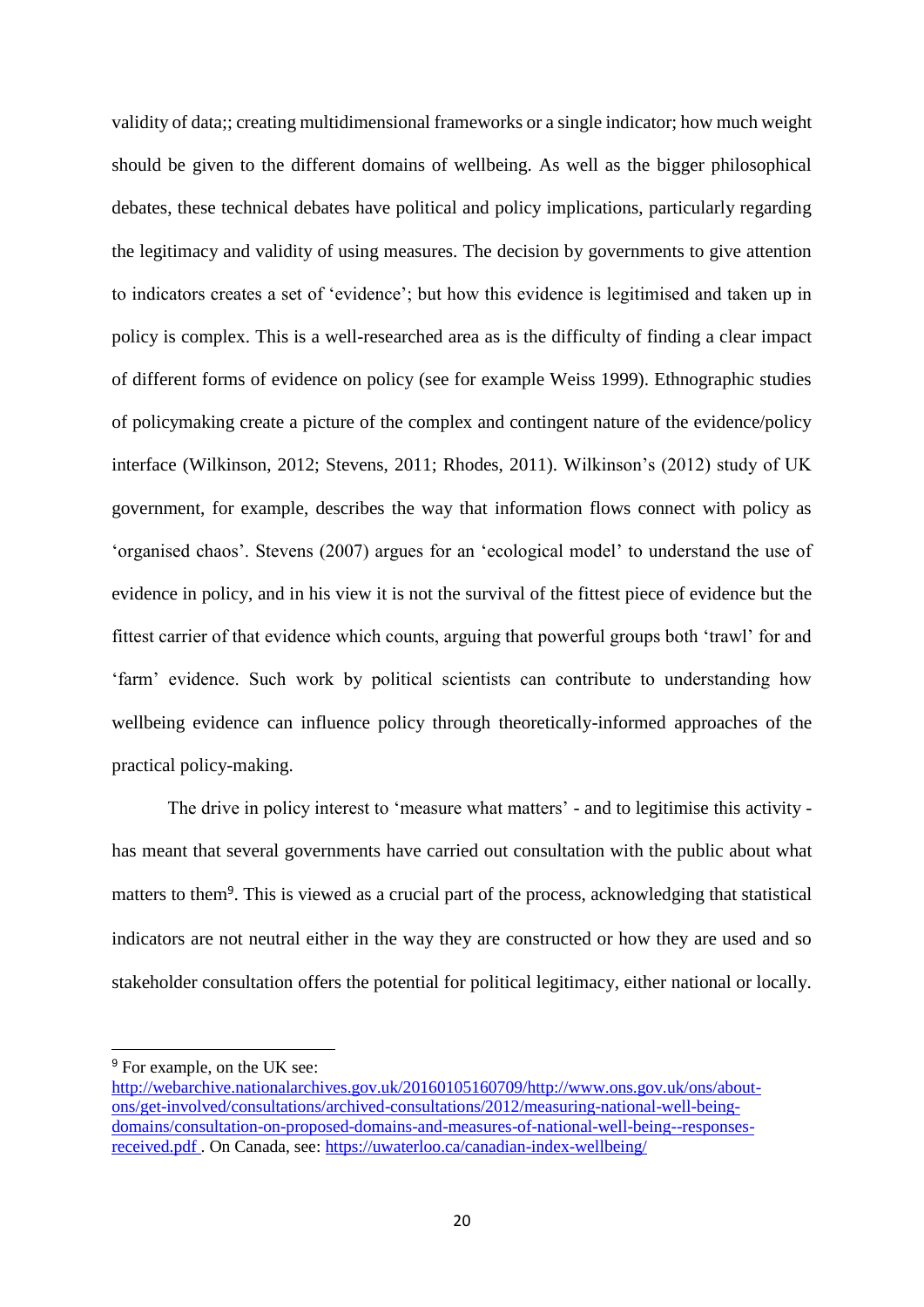Although there seems to be contradictory evidence regarding whether participatory or direct democracy may actually be constitutive of wellbeing (Dorn *et al.,* 2007 and 2008), a substantial body of evidence finds that participation in the development of measures and indicators increases commitment to them. What is clear is that including stakeholders in wellbeing measurement has implications for the skills and resources of governments to consult transparently, systematically analyse responses and effectively build the responses into decision making around measurement. In the case of the UK Measuring National Wellbeing public consultation, recent work suggests this remains a challenge (Oman, 2015; Jenkins, forthcoming).

Measurements of wellbeing reflect not wellbeing per se but rather they reflect standard (and dominant) practices of academic inquiry, statistical production and policymaking processes. They reflect how knowledge is created and accessed by and for whom, when and where and how it is 'smoothed' into evidence for decision-makers (Stevens, 2011). It is important to acknowledge the considerable constraints on policy actors and analysts working within government, as well as the considerable difficulties inherent in the project of measuring wellbeing for public policy, but a range of different views exist in society not only about what matters for wellbeing, what it constitutes, but also what sort of entity it is.

Such issues remain central to real-world debates on how to address wellbeing in public policy. On the one hand, there is the search for legitimacy and effective ways of promoting wellbeing through policy; on the other are intractable controversies about the selection of indicators and the efficacy and cost effectiveness of different policy options. Added to this are ontological disputes about the appropriate role of the state. Thus, wellbeing is an agenda that can excite, frustrate and antagonise in equal measure. Yet the scale and pace of activity suggests this is an issue that is likely to be on political agenda for some time, and - because contestation is at its heart - one in which politics will be central to its destiny.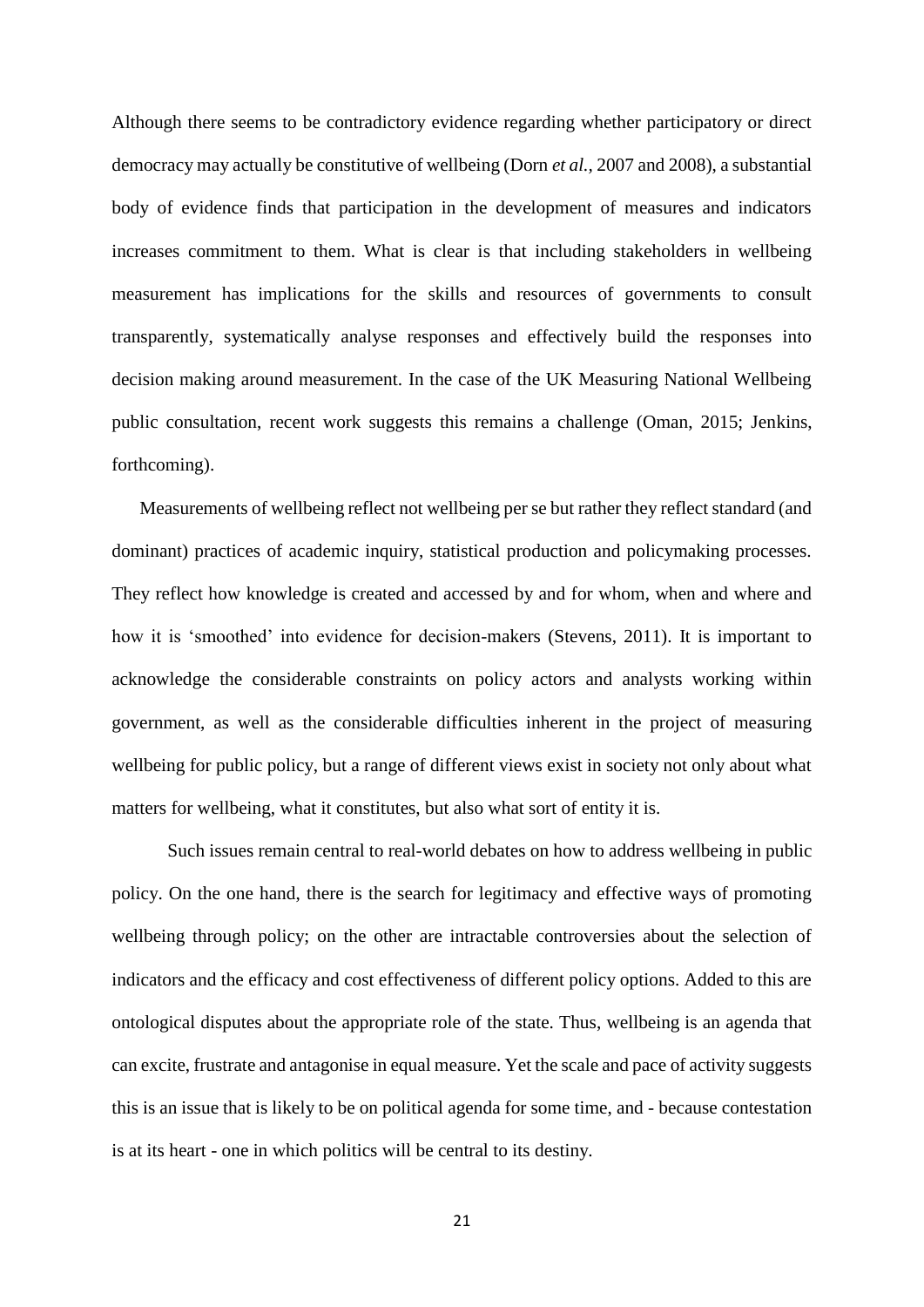#### **References**

Ahmed, S. (2010) *The Promise of Happiness*. Duke University Press: Durham and London

Allin, P. and Hand, J. (2014) *The Wellbeing of Nations: Meaning, Motive and Measurement.*  New York: Wiley.

Anand, P., Hunter, G., Carter, I., Dowding, K., Guala, F. and van Hees, M. (2009) The development of capability Indicators. Journal of Human Development and Capabilities, 10(1) (pp. 125-152)

Annas, J. (1993) *The Morality of Happiness*. Oxford University Press.

Annas, J. (1998) Virtue and Eudaimonism. *Social Philosophy and Policy* 15 (1): 37-55

Annas, J. (2002) Should Virtue Make you happy? In Rabbås, O., Eyjólfur E. K., Fossheim, H., and Tuominen, M. *The Quest for the Good Life: Ancient Philosophers on Happiness.* Oxford University Press

Atkinson, S. (2013) Beyond components of wellbeing: the effects of relational and situated assemblage. *Topoi,* 32,137-144.

Austin, A. (forthcoming) 'Well-being and Social Justice: In Defence of the Capabilities Approach' in Bache, I. and Scott, K. (eds.) *The Politics of Wellbeing: Theory, Policy and Practice,* Palgrave Macmillan

Bache, I. & Reardon, L. (2013) An Idea Whose Time has Come? Explaining the Rise of Well-Being in British Politics. *Political Studies*, 61(4), 898-914.

Bache, I. & Reardon, L. (2016) *The Politics and Policy of Wellbeing: Understanding the Rise and Significance of a New Agenda,* Cheltenham: Edward Elgar.

Bentham, J. (eds. J. H. Burns and H. L. A. Hart.) (1996), *An Introduction to the Principles of Morals and Legislation.* Oxford: Clarendon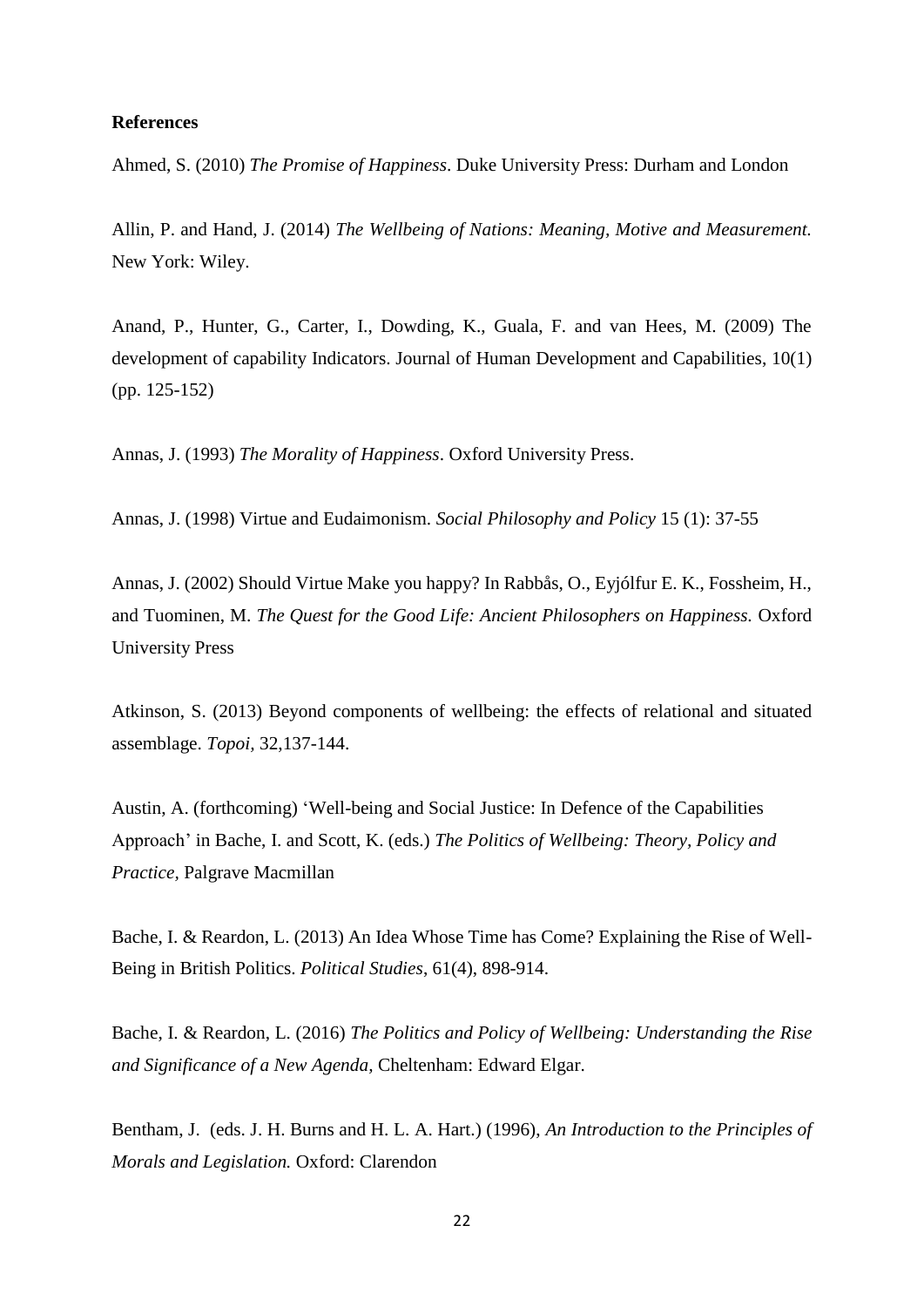Brown, W. (2015) Undoing the Demos: Neoliberalism's Stealth Revolution *(Zone Books).*

*Commission for the Measurement of Economic Performance and Social Progress* (CMEPSP) (2008-09)

Dolan, P., Peasgood, T., & White, M. (2006) *Review of research on personal well-being and application to policy making.* London: Defra.

Dorn, D., Fischer, J., Kirchgässner, G. & Sousa-Poza, A. (2007) Is it Culture or Democracy? The Impact of Democracy and Culture on Happiness. *Social Indicators Research,* 82, 505-526.

Dorn, D., Fischer, J., Kirchgässner, G. & Sousa-Poza, A. (2008) Direct Democracy and Life Satisfaction Revisited: New Evidence for Switzerland. *Journal of Happiness Studies,* 9(2), 227-251.

Edwards, C & Imrie, R. (2008) Disability and the Implications of the Wellbeing Agenda: Some Reflections from the United Kingdom. *Journal of Social Policy*, 37(3), 337-355.

Elster, J. (1983) *Sour Grapes: Studies in the Subversion of Rationality*. Cambridge: Cambridge University Press.

Evans, J. (2011) *'Our Leaders are all Aristotelians now'* Public Policy Research Paper Dec-Feb 2011

Evans, J. (forthcoming) 'The End of History and the Invention of Happiness', in Bache, I. and Scott, K. (eds.) *The Politics of Wellbeing: Theory, Policy and Practice,* Palgrave Macmillan

Flavin, P., Pacek, A. C. & Radcliff, B. (2011) State Intervention and Subjective Well-being in Advanced Industrial Democracies. *Politics and Policy*, 39(2) 251-269

Flinders, M. 2013. The Tyranny of Relevance and the Art of Translation, Political Studies Review, 11/2, 149-67.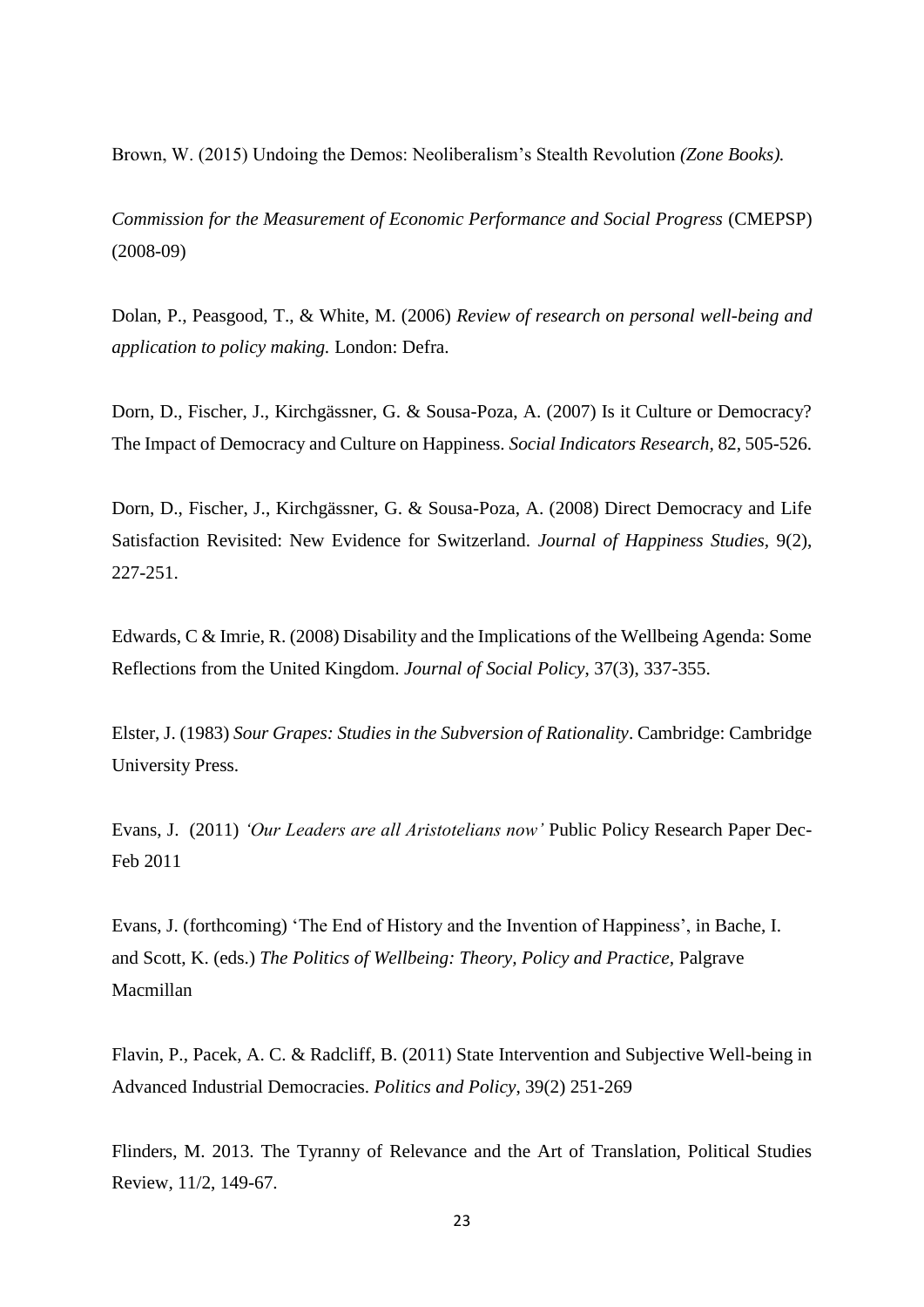Harvey. D. (2005) *A Brief History of Neoliberalism*. Oxford University Press.

Jackson, T. (2011) Prosperity without Growth

Jenkins, M. (forthcoming) 'The politics of the official statistic: the UK 'Measuring National Well-being' programme, in Bache, I. and Scott, K. (eds.) *The Politics of Wellbeing: Theory, Policy and Practice,* Palgrave Macmillan

Kroll, C. (2011), *Measuring Progress and Well-Being: Achievements and Challenges of a New Global Movement*, Berlin: International Policy Analysis.

Layard, R. (2005a), *Happiness: Lessons from a New Science*, London: Allen Lane.

Lasswell, H.D. (1936) *Politics: Who Gets What, When, How*. Cleveland/New York

Michalos, A. C. (2011) What Did Stiglitz, Sen and Fitoussi Get Right and What Did They Get Wrong? *Social Indicators Research* 102(1):117-129

Nussbaum, M. C. (1993) Non-relative Virtues: An Aristotelian Approach in Nussbaum, M. C. and Sen. A. (Eds.) *The Quality of Life*. Clarendon Press: Oxford.

Nussbaum, M.C. (2004) Mill between Aristotle and Bentham. *Daedalus* 133:2, pp60-68

Okin, S., M. (1979) *Women in Western Political Thought*. Princeton, NJ: Princeton University Press

Offer, A. (2000) *Economic Welfare Measurements and Human Well-being*, Discussion Papers in Social and Economic History number 34, January, University of Oxford.

Oman. S. (2016) Measuring National Wellbeing: What Matters to You? What Matters to Whom? In White, S. & Blackmore, C. (Eds.) (2015) *Cultures of Wellbeing: Method, Place, Policy.* Palgrave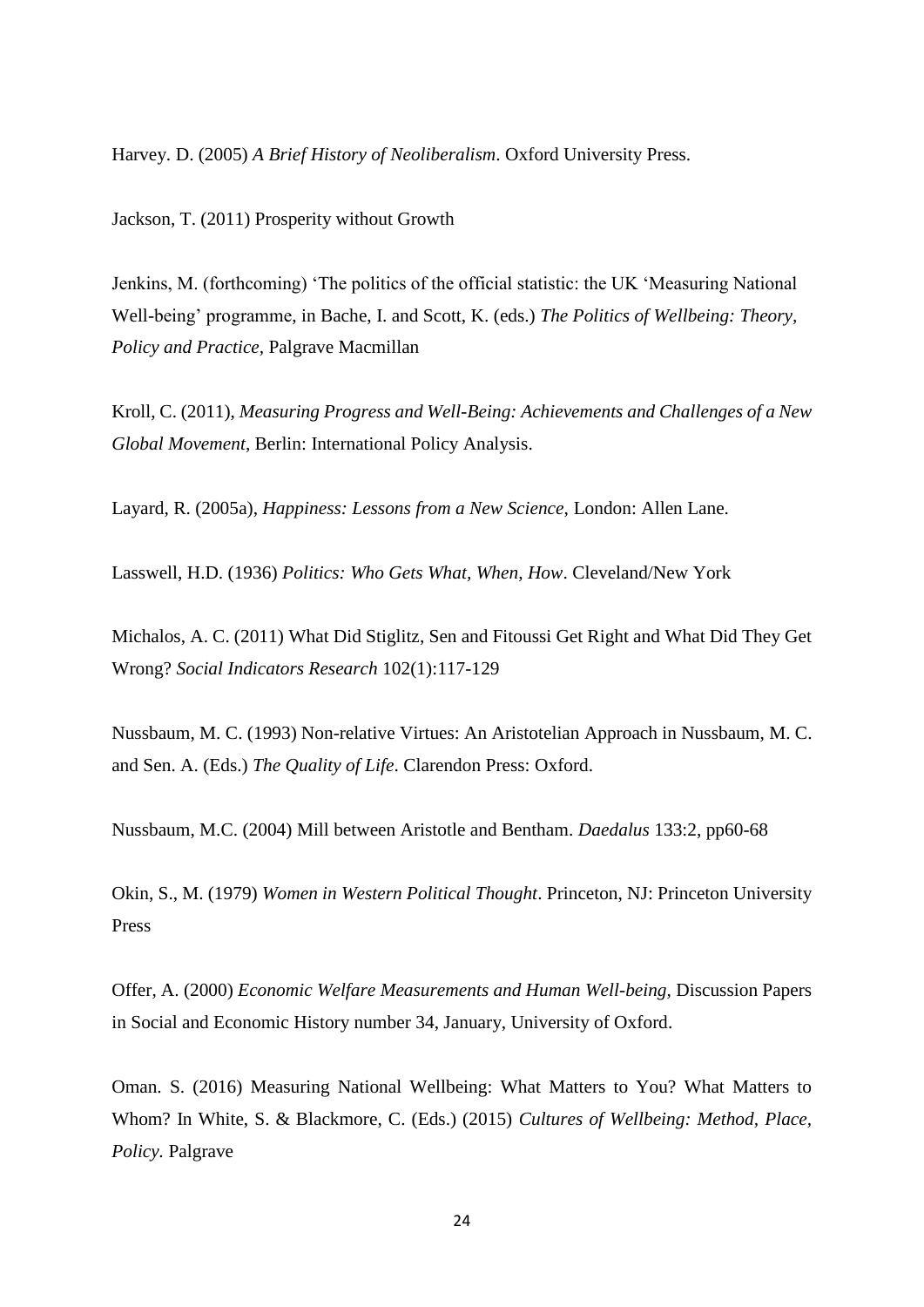Piketty, T. (tr. Goldhammer, A.) (2013) *Capital in the Twenty First Century*. Harvard University Press.

Rabbås, O., Eyjólfur, E. K., Fossheim, H., and Tuominen, M. (2015) Introduction, in Rabbås, O., Eyjólfur E. K., Fossheim, H., and Tuominen, M. *The Quest for the Good Life: Ancient Philosophers on Happiness.* Oxford University Press.

Rawls, J. (1971) *A Theory of Justice*. Harvard University Press: Cambridge.

Rhodes, R. A. W. (2011) *Everyday Life in British Government*. Oxford: Oxford University Press

Rosendorff, P. (2005) Ideas, Interests, Institutions and Information: Jagdish Bhagwati and the Political Economy of Trade Policy, paper prepared for presentation at the Conference in Honor of Jagdish Bhagwati on the occasion of his 70<sup>th</sup> birthday at Columbia University, New York, August 5-6, 2005

Scott, K. (2014) Happiness on your doorstep: Disputing the boundaries of wellbeing and localism. *[Geographical Journal](https://www.researchgate.net/journal/1475-4959_Geographical_Journal)* 181(2)

Scott, K. (2012) *Measuring Wellbeing: Towards Sustainability?* Routledge: Abingdon

Seaford, C. (forthcoming) 'Is wellbeing a useful concept for progressives?', in Bache, I. and Scott, K. (eds.) *The Politics of Wellbeing: Theory, Policy and Practice, Palgrave Macmillan* 

Sen (1980) Equality of What? In McMurrin, S. (ed) *Tanner Lectures on Human Values.* Cambridge: Cambridge University Press.

Sen (1999) *Development as Freedom*. Oxford: Oxford University Press

Stevens, A. (2007). Survival of the ideas that fit: An evolutionary analogy for the use of evidence in policy. *Social Policy and Society* 6:25-35.